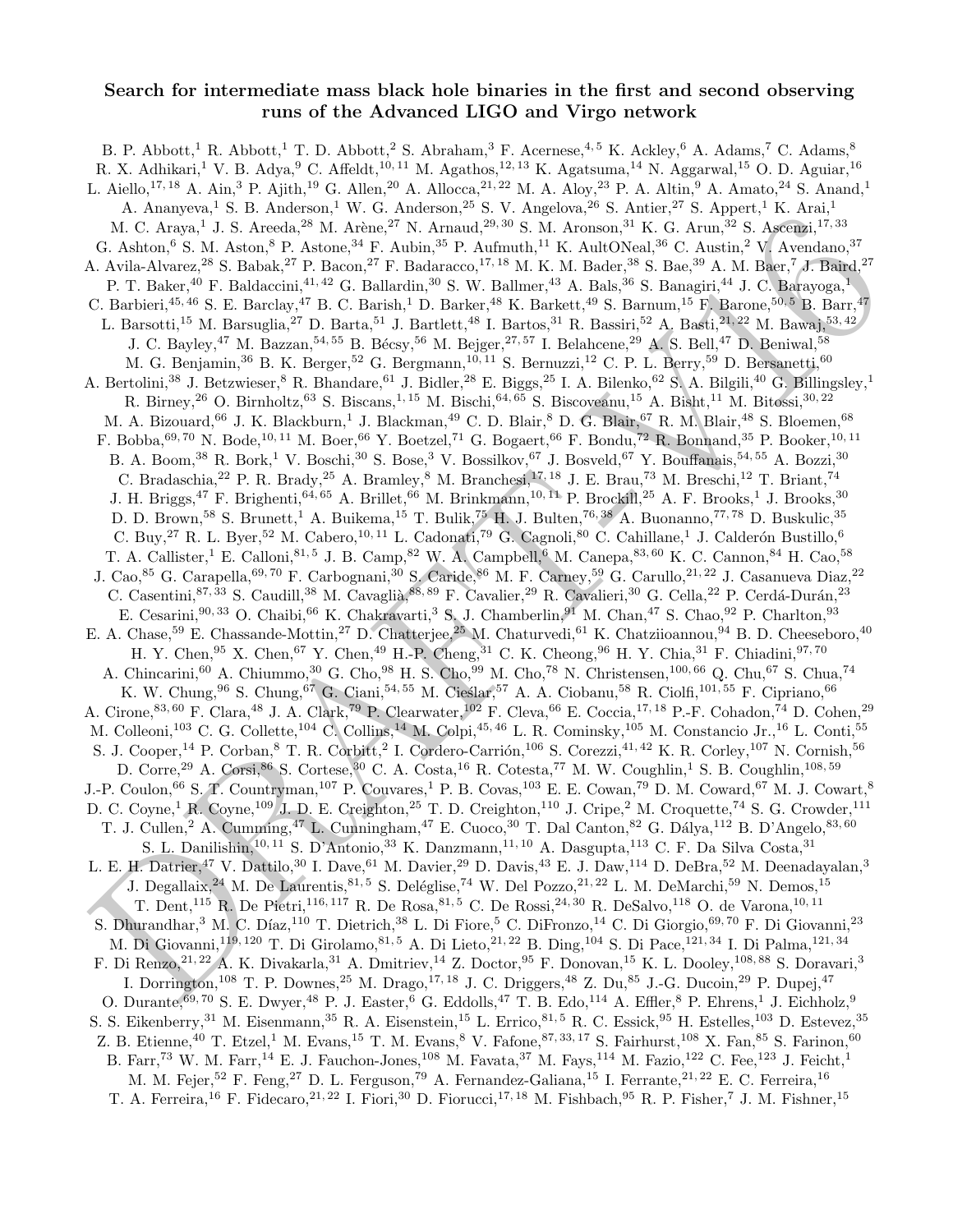1. Generaties Pr. Generaties Pr. Generaties Pr. Generaties Pr. Generaties Pr. Generaties Pr. Generaties A. Generaties Pr. Generaties A. Generaties Pr. Generaties A. Generaties Pr. Generaties A. Generaties Pr. Generaties R. Fittipaldi,<sup>124, 70</sup> M. Fitz-Axen,<sup>44</sup> V. Fiumara,<sup>125, 70</sup> R. Flaminio,<sup>35, 126</sup> M. Fletcher,<sup>47</sup> E. Floden,<sup>44</sup> E. Flynn,<sup>28</sup> H. Fong,  $84$  J. A. Font,  $23,127$  P. W. F. Forsyth,  $9$  J.-D. Fournier,  $66$  Francisco Hernandez Vivanco,  $6$  S. Frasca,  $121,34$ F. Frasconi,<sup>22</sup> Z. Frei,<sup>112</sup> A. Freise,<sup>14</sup> R. Frey,<sup>73</sup> V. Frey,<sup>29</sup> P. Fritschel,<sup>15</sup> V. V. Frolov,<sup>8</sup> G. Fronzè,<sup>128</sup> P. Fulda,<sup>31</sup> M. Fyffe, $^8$  H. A. Gabbard, $^{47}$  B. U. Gadre, $^{77}$  S. M. Gaebel, $^{14}$  J. R. Gair, $^{129}$  L. Gammaitoni, $^{41}$  S. G. Gaonkar, $^3$ C. García-Quirós,<sup>103</sup> F. Garufi,<sup>81, 5</sup> B. Gateley,<sup>48</sup> S. Gaudio,<sup>36</sup> G. Gaur,<sup>130</sup> V. Gayathri,<sup>131</sup> G. Gemme,<sup>60</sup> E. Genin,<sup>30</sup> A. Gennai,<sup>22</sup> D. George,<sup>20</sup> J. George,<sup>61</sup> L. Gergely,<sup>132</sup> S. Ghonge,<sup>79</sup> Abhirup Ghosh,<sup>77</sup> Archisman Ghosh,<sup>38</sup> S. Ghosh,<sup>25</sup> B. Giacomazzo,<sup>119, 120</sup> J. A. Giaime,<sup>2, 8</sup> K. D. Giardina,<sup>8</sup> D. R. Gibson,<sup>133</sup> K. Gill,<sup>107</sup> L. Glover,<sup>134</sup> J. Gniesmer,<sup>135</sup> P. Godwin,<sup>91</sup> E. Goetz,<sup>48</sup> R. Goetz,<sup>31</sup> B. Goncharov,<sup>6</sup> G. González,<sup>2</sup> J. M. Gonzalez Castro,<sup>21, 22</sup> A. Gopakumar,<sup>136</sup> S. E. Gossan,<sup>1</sup> M. Gosselin,<sup>30, 21, 22</sup> R. Gouaty,<sup>35</sup> B. Grace,<sup>9</sup> A. Grado,<sup>137, 5</sup> M. Granata,<sup>24</sup> A. Grant,<sup>47</sup> S. Gras,<sup>15</sup> P. Grassia,<sup>1</sup> C. Gray,<sup>48</sup> R. Gray,<sup>47</sup> G. Greco,<sup>64,65</sup> A. C. Green,<sup>31</sup> R. Green,<sup>108</sup> E. M. Gretarsson,<sup>36</sup> A. Grimaldi,<sup>119, 120</sup> S. J. Grimm,<sup>17, 18</sup> P. Groot,<sup>68</sup> H. Grote,<sup>108</sup> S. Grunewald,<sup>77</sup> P. Gruning,<sup>29</sup> G. M. Guidi,  $64, 65$  H. K. Gulati,  $113$  Y. Guo,  $38$  A. Gupta,  $91$  Anchal Gupta,  $1$  P. Gupta,  $38$  E. K. Gustafson,  $1$ R. Gustafson,<sup>138</sup> L. Haegel,<sup>103</sup> O. Halim,<sup>18, 17</sup> B. R. Hall,<sup>139</sup> E. D. Hall,<sup>15</sup> E. Z. Hamilton,<sup>108</sup> G. Hammond,<sup>47</sup> M. Haney,<sup>71</sup> M. M. Hanke,<sup>10, 11</sup> J. Hanks,<sup>48</sup> C. Hanna,<sup>91</sup> M. D. Hannam,<sup>108</sup> O. A. Hannuksela,<sup>96</sup> T. J. Hansen,<sup>36</sup> J. Hanson,<sup>8</sup> T. Harder,<sup>66</sup> T. Hardwick,<sup>2</sup> K. Haris,<sup>19</sup> J. Harms,<sup>17, 18</sup> G. M. Harry,<sup>140</sup> I. W. Harry,<sup>141</sup> R. K. Hasskew,<sup>8</sup> C. J. Haster,<sup>15</sup> K. Haughian,<sup>47</sup> F. J. Hayes,<sup>47</sup> J. Healy,<sup>63</sup> A. Heidmann,<sup>74</sup> M. C. Heintze,<sup>8</sup> H. Heitmann,<sup>66</sup> F. Hellman,<sup>142</sup> P. Hello,<sup>29</sup> G. Hemming,<sup>30</sup> M. Hendry,<sup>47</sup> I. S. Heng,<sup>47</sup> J. Hennig,<sup>10, 11</sup> M. Heurs,<sup>10, 11</sup> S. Hild,<sup>47</sup> T. Hinderer,<sup>143, 38, 144</sup> S. Hochheim,<sup>10, 11</sup> D. Hofman,<sup>24</sup> A. M. Holgado,<sup>20</sup> N. A. Holland,<sup>9</sup> K. Holt,<sup>8</sup> D. E. Holz,<sup>95</sup> P. Hopkins,<sup>108</sup> C. Horst,<sup>25</sup> J. Hough,<sup>47</sup> E. J. Howell,<sup>67</sup> C. G. Hoy,<sup>108</sup> Y. Huang,<sup>15</sup> M. T. Hübner,<sup>6</sup> E. A. Huerta,<sup>20</sup> D. Huet,<sup>29</sup> B. Hughey,<sup>36</sup> V. Hui,<sup>35</sup> S. Husa,<sup>103</sup> S. H. Huttner,<sup>47</sup> T. Huynh-Dinh,<sup>8</sup> B. Idzkowski,<sup>75</sup> A. Iess,<sup>87,33</sup> H. Inchauspe,  $31$  C. Ingram,  $58$  R. Inta,  $86$  G. Intini,  $121, 34$  B. Irwin,  $123$  H. N. Isa,  $47$  J.-M. Isac,  $74$  M. Isi,  $15$  B. R. Iyer,  $19$ T. Jacqmin,<sup>74</sup> S. J. Jadhav,<sup>145</sup> K. Jani,<sup>79</sup> N. N. Janthalur,<sup>145</sup> P. Jaranowski,<sup>146</sup> D. Jariwala,<sup>31</sup> A. C. Jenkins,<sup>147</sup> J. Jiang,<sup>31</sup> G. R. Johns,<sup>7</sup> D. S. Johnson,<sup>20</sup> A. W. Jones,<sup>14</sup> D. I. Jones,<sup>148</sup> J. D. Jones,<sup>48</sup> R. Jones,<sup>47</sup> R. J. G. Jonker,<sup>38</sup> L. Ju,<sup>67</sup> J. Junker,<sup>10, 11</sup> C. V. Kalaghatgi,<sup>108</sup> V. Kalogera,<sup>59</sup> B. Kamai,<sup>1</sup> S. Kandhasamy,<sup>3</sup> G. Kang,<sup>39</sup> J. B. Kanner,<sup>1</sup> S. J. Kapadia,<sup>25</sup> S. Karki,<sup>73</sup> R. Kashyap,<sup>19</sup> M. Kasprzack,<sup>1</sup> S. Katsanevas,<sup>30</sup> E. Katsavounidis,<sup>15</sup> W. Katzman,<sup>8</sup> S. Kaufer,<sup>11</sup> K. Kawabe,<sup>48</sup> N. V. Keerthana,<sup>3</sup> F. Kéfélian,<sup>66</sup> D. Keitel,<sup>141</sup> R. Kennedy,<sup>114</sup> J. S. Key,<sup>149</sup> F. Y. Khalili,<sup>62</sup> B. Khamesra,<sup>79</sup> I. Khan,<sup>17,33</sup> S. Khan,<sup>10, 11</sup> E. A. Khazanov,<sup>150</sup> N. Khetan,<sup>17, 18</sup> M. Khursheed,<sup>61</sup> N. Kijbunchoo,<sup>9</sup> Chunglee Kim,<sup>151</sup> G. J. Kim,<sup>79</sup> J. C. Kim,<sup>152</sup> K. Kim,<sup>96</sup> W. Kim,<sup>58</sup> W. S. Kim,<sup>153</sup> Y.-M. Kim,<sup>154</sup> C. Kimball,<sup>59</sup> P. J. King,<sup>48</sup> M. Kinley-Hanlon,<sup>47</sup> R. Kirchhoff,<sup>10, 11</sup> J. S. Kissel,<sup>48</sup> L. Kleybolte,<sup>135</sup> J. H. Klika,<sup>25</sup> S. Klimenko,<sup>31</sup> T. D. Knowles,<sup>40</sup> P. Koch,<sup>10, 11</sup> S. M. Koehlenbeck,<sup>10, 11</sup> G. Koekoek,<sup>38, 155</sup> S. Koley,<sup>38</sup> V. Kondrashov,<sup>1</sup> A. Kontos,<sup>156</sup> N. Koper,<sup>10, 11</sup> M. Korobko,<sup>135</sup> W. Z. Korth,<sup>1</sup> M. Kovalam, <sup>67</sup> D. B. Kozak,<sup>1</sup> C. Krämer, <sup>10, 11</sup> V. Kringel, <sup>10, 11</sup> N. Krishnendu, <sup>32</sup> A. Królak, <sup>157, 158</sup> N. Krupinski, <sup>25</sup> G. Kuehn,<sup>10, 11</sup> A. Kumar,<sup>145</sup> P. Kumar,<sup>159</sup> Rahul Kumar,<sup>48</sup> Rakesh Kumar,<sup>113</sup> L. Kuo,<sup>92</sup> A. Kutynia,<sup>157</sup> S. Kwang,<sup>25</sup> B. D. Lackey,<sup>77</sup> D. Laghi,21, 22 P. Laguna,<sup>79</sup> K. H. Lai,<sup>96</sup> T. L. Lam,<sup>96</sup> M. Landry,<sup>48</sup> B. B. Lane,<sup>15</sup> R. N. Lang,<sup>160</sup> J. Lange,<sup>63</sup> B. Lantz,<sup>52</sup> R. K. Lanza,<sup>15</sup> A. Lartaux-Vollard,<sup>29</sup> P. D. Lasky,<sup>6</sup> M. Laxen,<sup>8</sup> A. Lazzarini,<sup>1</sup> C. Lazzaro,<sup>55</sup> P. Leaci,<sup>121, 34</sup> S. Leavey,<sup>10, 11</sup> Y. K. Lecoeuche,<sup>48</sup> C. H. Lee,<sup>99</sup> H. K. Lee,<sup>161</sup> H. M. Lee,<sup>162</sup> H. W. Lee,<sup>152</sup> J. Lee,<sup>98</sup> K. Lee,<sup>47</sup> J. Lehmann,<sup>10, 11</sup> A. K. Lenon,<sup>40</sup> N. Leroy,<sup>29</sup> N. Letendre,<sup>35</sup> Y. Levin, <sup>6</sup> A. Li, <sup>96</sup> J. Li, <sup>85</sup> K. J. L. Li, <sup>96</sup> T. G. F. Li, <sup>96</sup> X. Li, <sup>49</sup> F. Lin, <sup>6</sup> F. Linde, <sup>163, 38</sup> S. D. Linker, <sup>134</sup> T. B. Littenberg,<sup>164</sup> J. Liu,<sup>67</sup> X. Liu,<sup>25</sup> M. Llorens-Monteagudo,<sup>23</sup> R. K. L. Lo,<sup>96, 1</sup> L. T. London,<sup>15</sup> A. Longo,<sup>165, 166</sup> M. Lorenzini,<sup>17, 18</sup> V. Loriette,<sup>167</sup> M. Lormand,<sup>8</sup> G. Losurdo,<sup>22</sup> J. D. Lough,<sup>10, 11</sup> C. O. Lousto,<sup>63</sup> G. Lovelace,<sup>28</sup> M. E. Lower,<sup>168</sup> H. Lück,<sup>11, 10</sup> D. Lumaca, <sup>87, 33</sup> A. P. Lundgren,<sup>141</sup> R. Lynch,<sup>15</sup> Y. Ma,<sup>49</sup> R. Macas,<sup>108</sup> S. Macfoy,<sup>26</sup> M. MacInnis,<sup>15</sup> D. M. Macleod,<sup>108</sup> A. Macquet,<sup>66</sup> I. Magaña Hernandez,<sup>25</sup> F. Magaña-Sandoval,<sup>31</sup> R. M. Magee,<sup>91</sup> E. Majorana,<sup>34</sup> I. Maksimovic,<sup>167</sup> A. Malik,<sup>61</sup> N. Man,<sup>66</sup> V. Mandic,<sup>44</sup> V. Mangano,<sup>47, 121, 34</sup> G. L. Mansell,<sup>48, 15</sup> M. Manske,<sup>25</sup> M. Mantovani,<sup>30</sup> M. Mapelli,<sup>54, 55</sup> F. Marchesoni,<sup>53, 42</sup> F. Marion,<sup>35</sup> S. Márka,<sup>107</sup> Z. Márka,<sup>107</sup> C. Markakis,<sup>20</sup> A. S. Markosyan,<sup>52</sup> A. Markowitz,<sup>1</sup> E. Maros,<sup>1</sup> A. Marquina,<sup>106</sup> S. Marsat,<sup>27</sup> F. Martelli,<sup>64, 65</sup> I. W. Martin,<sup>47</sup> R. M. Martin,<sup>37</sup> V. Martinez,<sup>80</sup> D. V. Martynov,<sup>14</sup> H. Masalehdan,<sup>135</sup> K. Mason,<sup>15</sup> E. Massera,<sup>114</sup> A. Masserot,<sup>35</sup> T. J. Massinger,<sup>1</sup> M. Masso-Reid,<sup>47</sup> S. Mastrogiovanni,<sup>27</sup> A. Matas,<sup>77</sup> F. Matichard,<sup>1,15</sup> L. Matone,  $107$  N. Mavalvala,  $15$  J. J. McCann,  $67$  R. McCarthy,  $48$  D. E. McClelland,  $9$  S. McCormick,  $8$ L. McCuller,<sup>15</sup> S. C. McGuire,<sup>169</sup> C. McIsaac,<sup>141</sup> J. McIver,<sup>1</sup> D. J. McManus,<sup>9</sup> T. McRae,<sup>9</sup> S. T. McWilliams,<sup>40</sup> D. Meacher,<sup>25</sup> G. D. Meadors,<sup>6</sup> M. Mehmet,<sup>10, 11</sup> A. K. Mehta,<sup>19</sup> J. Meidam,<sup>38</sup> E. Mejuto Villa,<sup>118,70</sup> A. Melatos,<sup>102</sup> G. Mendell,<sup>48</sup> R. A. Mercer,<sup>25</sup> L. Mereni,<sup>24</sup> K. Merfeld,<sup>73</sup> E. L. Merilh,<sup>48</sup> M. Merzougui,<sup>66</sup> S. Meshkov,<sup>1</sup> C. Messenger,<sup>47</sup> C. Messick,<sup>91</sup> F. Messina,<sup>45, 46</sup> R. Metzdorff,<sup>74</sup> P. M. Meyers,<sup>102</sup> F. Meylahn,<sup>10, 11</sup> A. Miani,<sup>119, 120</sup> H. Miao,<sup>14</sup> C. Michel,<sup>24</sup> H. Middleton,<sup>102</sup> L. Milano,<sup>81, 5</sup> A. L. Miller,<sup>31, 121, 34</sup> M. Millhouse,<sup>102</sup>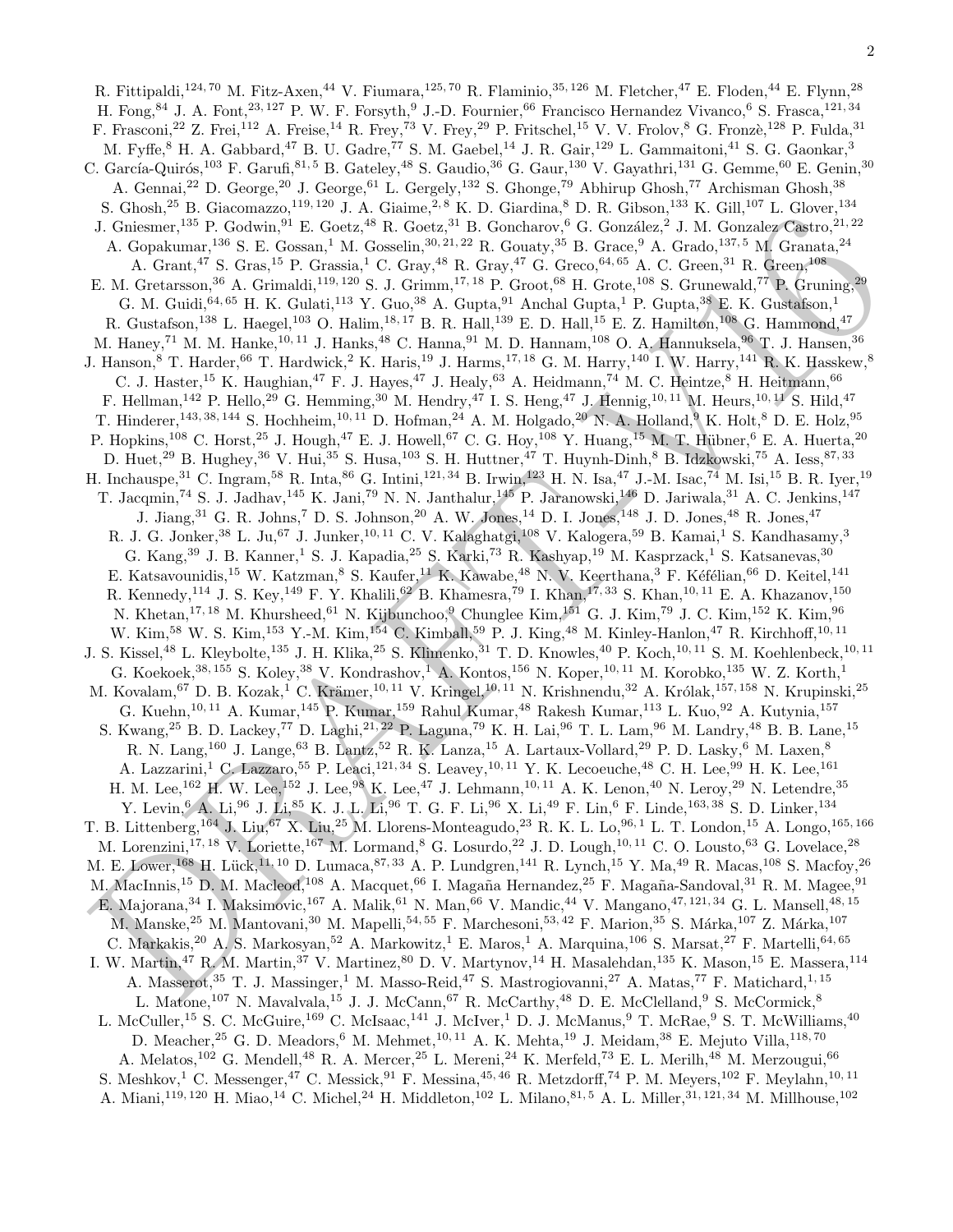V. Newyorth W. Framery 139. 11 (N. Y. Wei $^{1/2},\mathbf{V},\mathbf{V},\mathbf{S},\mathbf{V},\mathbf{S},\mathbf{V},\mathbf{S},\mathbf{V},\mathbf{S},\mathbf{V},\mathbf{S},\mathbf{S},\mathbf{S},\mathbf{S},\mathbf{S},\mathbf{S},\mathbf{S},\mathbf{S},\mathbf{S},\mathbf{S},\mathbf{S},\mathbf{S},\mathbf{S},\mathbf{S},\mathbf{S},\mathbf{S},\mathbf{S},\mathbf{S},\mathbf{S},$ J. C. Mills,<sup>108</sup> M. C. Milovich-Goff,<sup>134</sup> O. Minazzoli,<sup>66, 170</sup> Y. Minenkov,<sup>33</sup> A. Mishkin,<sup>31</sup> C. Mishra,<sup>171</sup> T. Mistry,<sup>114</sup> S. Mitra,<sup>3</sup> V. P. Mitrofanov,<sup>62</sup> G. Mitselmakher,<sup>31</sup> R. Mittleman,<sup>15</sup> G. Mo,<sup>100</sup> D. Moffa,<sup>123</sup> K. Mogushi,<sup>88</sup> S. R. P. Mohapatra,<sup>15</sup> M. Molina-Ruiz,<sup>142</sup> M. Mondin,<sup>134</sup> M. Montani,<sup>64, 65</sup> C. J. Moore,<sup>14</sup> D. Moraru,<sup>48</sup> F. Morawski,<sup>57</sup> G. Moreno,<sup>48</sup> S. Morisaki,<sup>84</sup> B. Mours,<sup>35</sup> C. M. Mow-Lowry,<sup>14</sup> F. Muciaccia,<sup>121,34</sup> Arunava Mukherjee,<sup>10, 11</sup> D. Mukherjee,<sup>25</sup> S. Mukherjee,<sup>110</sup> Subroto Mukherjee,<sup>113</sup> N. Mukund,<sup>10, 11, 3</sup> A. Mullavey,<sup>8</sup> J. Munch,<sup>58</sup> E. A. Muñiz,<sup>43</sup> M. Muratore,<sup>36</sup> P. G. Murray,<sup>47</sup> A. Nagar,<sup>90, 128, 172</sup> I. Nardecchia, <sup>87, 33</sup> L. Naticchioni,<sup>121, 34</sup> R. K. Nayak,<sup>173</sup> B. F. Neil,<sup>67</sup> J. Neilson,<sup>118, 70</sup> G. Nelemans,<sup>68, 38</sup> T. J. N. Nelson,<sup>8</sup> M. Nery,<sup>10, 11</sup> A. Neunzert,<sup>138</sup> L. Nevin,<sup>1</sup> K. Y. Ng,<sup>15</sup> S. Ng,<sup>58</sup> C. Nguyen,<sup>27</sup> P. Nguyen,<sup>73</sup> D. Nichols,<sup>143,38</sup> S. A. Nichols,<sup>2</sup> S. Nissanke,<sup>143, 38</sup> F. Nocera,<sup>30</sup> C. North,<sup>108</sup> L. K. Nuttall,<sup>141</sup> M. Obergaulinger,<sup>23, 174</sup> J. Oberling,<sup>48</sup> B. D. O'Brien,<sup>31</sup> G. Oganesyan,<sup>17, 18</sup> G. H. Ogin,<sup>175</sup> J. J. Oh,<sup>153</sup> S. H. Oh,<sup>153</sup> F. Ohme,<sup>10, 11</sup> H. Ohta,<sup>84</sup> M. A. Okada,<sup>16</sup> M. Oliver,<sup>103</sup> P. Oppermann,<sup>10, 11</sup> Richard J. Oram,<sup>8</sup> B. O'Reilly,<sup>8</sup> R. G. Ormiston,<sup>44</sup> L. F. Ortega,<sup>31</sup> R. O'Shaughnessy,<sup>63</sup> S. Ossokine,<sup>77</sup> D. J. Ottaway,<sup>58</sup> H. Overmier,<sup>8</sup> B. J. Owen,<sup>86</sup> A. E. Pace,<sup>91</sup> G. Pagano,<sup>21,22</sup> M. A. Page,<sup>67</sup> G. Pagliaroli,<sup>17, 18</sup> A. Pai,<sup>131</sup> S. A. Pai,<sup>61</sup> J. R. Palamos,<sup>73</sup> O. Palashov,<sup>150</sup> C. Palomba,<sup>34</sup> H. Pan,<sup>92</sup> P. K. Panda,<sup>145</sup> P. T. H. Pang,<sup>96, 38</sup> C. Pankow,<sup>59</sup> F. Pannarale,<sup>121, 34</sup> B. C. Pant,<sup>61</sup> F. Paoletti,<sup>22</sup> A. Paoli,<sup>30</sup> A. Parida,<sup>3</sup> W. Parker,<sup>8, 169</sup> D. Pascucci,<sup>47, 38</sup> A. Pasqualetti,<sup>30</sup> R. Passaquieti,<sup>21, 22</sup> D. Passuello,<sup>22</sup> M. Patil,<sup>158</sup> B. Patricelli,<sup>21, 22</sup> E. Payne,<sup>6</sup> B. L. Pearlstone,<sup>47</sup> T. C. Pechsiri,<sup>31</sup> A. J. Pedersen,<sup>43</sup> M. Pedraza,<sup>1</sup> R. Pedurand,<sup>24, 176</sup> A. Pele, <sup>8</sup> S. Penn, <sup>177</sup> A. Perego, <sup>119, 120</sup> C. J. Perez, <sup>48</sup> C. Périgois, <sup>35</sup> A. Perreca, <sup>119, 120</sup> J. Petermann, <sup>135</sup> H. P. Pfeiffer,<sup>77</sup> M. Phelps,<sup>10, 11</sup> K. S. Phukon,<sup>3</sup> O. J. Piccinni,<sup>121, 34</sup> M. Pichot,<sup>66</sup> F. Piergiovanni,<sup>64, 65</sup> V. Pierro,<sup>118, 70</sup> G. Pillant,<sup>30</sup> L. Pinard,<sup>24</sup> I. M. Pinto,<sup>118, 70, 90</sup> M. Pirello,<sup>48</sup> M. Pitkin,<sup>47</sup> W. Plastino,<sup>165, 166</sup> R. Poggiani,<sup>21, 22</sup> D. Y. T. Pong,<sup>96</sup> S. Ponrathnam,<sup>3</sup> P. Popolizio,<sup>30</sup> E. K. Porter,<sup>27</sup> J. Powell,<sup>168</sup> A. K. Prajapati,<sup>113</sup> J. Prasad,<sup>3</sup> K. Prasai,<sup>52</sup> R. Prasanna,<sup>145</sup> G. Pratten,<sup>103</sup> T. Prestegard,<sup>25</sup> M. Principe,<sup>118,90,70</sup> G. A. Prodi,<sup>119,120</sup> L. Prokhorov,<sup>14</sup> M. Punturo,<sup>42</sup> P. Puppo,<sup>34</sup> M. Pürrer,<sup>77</sup> H. Qi,<sup>108</sup> V. Quetschke,<sup>110</sup> P. J. Quinonez,<sup>36</sup> F. J. Raab,<sup>48</sup> G. Raaijmakers,<sup>143, 38</sup> H. Radkins,<sup>48</sup> N. Radulesco,<sup>66</sup> P. Raffai,<sup>112</sup> S. Raja,<sup>61</sup> C. Rajan,<sup>61</sup> B. Rajbhandari,<sup>86</sup> M. Rakhmanov,<sup>110</sup> K. E. Ramirez,<sup>110</sup> A. Ramos-Buades,<sup>103</sup> Javed Rana,<sup>3</sup> K. Rao,<sup>59</sup> P. Rapagnani,<sup>121,34</sup> V. Raymond,<sup>108</sup> M. Razzano,<sup>21, 22</sup> J. Read,<sup>28</sup> T. Regimbau,<sup>35</sup> L. Rei,<sup>60</sup> S. Reid,<sup>26</sup> D. H. Reitze,<sup>1, 31</sup> P. Rettegno,<sup>128, 178</sup> F. Ricci,<sup>121, 34</sup> C. J. Richardson,<sup>36</sup> J. W. Richardson,<sup>1</sup> P. M. Ricker,<sup>20</sup> G. Riemenschneider,<sup>178, 128</sup> K. Riles,<sup>138</sup> M. Rizzo,<sup>59</sup> N. A. Robertson,<sup>1, 47</sup> F. Robinet,<sup>29</sup> A. Rocchi,<sup>33</sup> L. Rolland,<sup>35</sup> J. G. Rollins,<sup>1</sup> V. J. Roma,<sup>73</sup> M. Romanelli,<sup>72</sup> R. Romano,<sup>4, 5</sup> C. L. Romel,<sup>48</sup> J. H. Romie,<sup>8</sup> C. A. Rose,<sup>25</sup> D. Rose,<sup>28</sup> K. Rose,<sup>123</sup> D. Rosińska,<sup>75</sup> S. G. Rosofsky,<sup>20</sup> M. P. Ross,<sup>179</sup> S. Rowan,<sup>47</sup> A. Rüdiger,<sup>10, 11,</sup> \* P. Ruggi,<sup>30</sup> G. Rutins,<sup>133</sup> K. Ryan,<sup>48</sup> S. Sachdev,<sup>91</sup> T. Sadecki,<sup>48</sup> M. Sakellariadou,<sup>147</sup> O. S. Salafia,<sup>180, 45, 46</sup> L. Salconi,<sup>30</sup> M. Saleem,<sup>32</sup> A. Samajdar,<sup>38</sup> L. Sammut,<sup>6</sup> E. J. Sanchez,<sup>1</sup> L. E. Sanchez,<sup>1</sup> N. Sanchis-Gual,<sup>181</sup> J. R. Sanders,<sup>182</sup> K. A. Santiago,<sup>37</sup> E. Santos,<sup>66</sup> N. Sarin,<sup>6</sup> B. Sassolas,<sup>24</sup> B. S. Sathyaprakash,<sup>91, 108</sup> O. Sauter,<sup>138, 35</sup> R. L. Savage,<sup>48</sup> P. Schale,<sup>73</sup> M. Scheel,<sup>49</sup> J. Scheuer,<sup>59</sup> P. Schmidt,<sup>14, 68</sup> R. Schnabel,<sup>135</sup> R. M. S. Schofield,<sup>73</sup> A. Schönbeck,<sup>135</sup> E. Schreiber,<sup>10, 11</sup> B. W. Schulte,<sup>10, 11</sup> B. F. Schutz,<sup>108</sup> J. Scott,<sup>47</sup> S. M. Scott,<sup>9</sup> E. Seidel,<sup>20</sup> D. Sellers,<sup>8</sup> A. S. Sengupta,<sup>183</sup> N. Sennett,<sup>77</sup> D. Sentenac,<sup>30</sup> V. Sequino,<sup>60</sup> A. Sergeev,<sup>150</sup> Y. Setyawati,<sup>10,11</sup> D. A. Shaddock,<sup>9</sup> T. Shaffer,<sup>48</sup> M. S. Shahriar,<sup>59</sup> M. B. Shaner,<sup>134</sup> A. Sharma,<sup>17, 18</sup> P. Sharma,<sup>61</sup> P. Shawhan,<sup>78</sup> H. Shen,<sup>20</sup> R. Shink,<sup>184</sup> D. H. Shoemaker,<sup>15</sup> D. M. Shoemaker,<sup>79</sup> K. Shukla,<sup>142</sup> S. ShyamSundar,<sup>61</sup> K. Siellez,<sup>79</sup> M. Sieniawska,<sup>57</sup> D. Sigg,<sup>48</sup> L. P. Singer,<sup>82</sup> D. Singh,<sup>91</sup> N. Singh,<sup>75</sup> A. Singhal,<sup>17, 34</sup> A. M. Sintes,<sup>103</sup> S. Sitmukhambetov,<sup>110</sup> V. Skliris,<sup>108</sup> B. J. J. Slagmolen,<sup>9</sup> T. J. Slaven-Blair,<sup>67</sup> J. R. Smith,<sup>28</sup> R. J. E. Smith,<sup>6</sup> S. Somala,<sup>185</sup> E. J. Son,<sup>153</sup> S. Soni,<sup>2</sup> B. Sorazu,<sup>47</sup> F. Sorrentino,<sup>60</sup> T. Souradeep,<sup>3</sup> E. Sowell,<sup>86</sup> A. P. Spencer,<sup>47</sup> M. Spera,<sup>54, 55</sup> A. K. Srivastava,<sup>113</sup> V. Srivastava,<sup>43</sup> K. Staats,<sup>59</sup> C. Stachie,<sup>66</sup> M. Standke,<sup>10, 11</sup> D. A. Steer,<sup>27</sup> M. Steinke,<sup>10, 11</sup> J. Steinlechner,<sup>135, 47</sup> S. Steinlechner,<sup>135</sup> D. Steinmeyer,<sup>10, 11</sup> S. P. Stevenson,<sup>168</sup> D. Stocks,<sup>52</sup> R. Stone,<sup>110</sup> D. J. Stops,<sup>14</sup> K. A. Strain,<sup>47</sup> G. Stratta,<sup>186, 65</sup> S. E. Strigin,<sup>62</sup> A. Strunk,<sup>48</sup> R. Sturani,<sup>187</sup> A. L. Stuver,<sup>188</sup> V. Sudhir,<sup>15</sup> T. Z. Summerscales,<sup>189</sup> L. Sun,<sup>1</sup> S. Sunil,<sup>113</sup> A. Sur,<sup>57</sup> J. Suresh, <sup>84</sup> P. J. Sutton,<sup>108</sup> B. L. Swinkels, <sup>38</sup> M. J. Szczepańczyk, <sup>36</sup> M. Tacca, <sup>38</sup> S. C. Tait, <sup>47</sup> C. Talbot, <sup>6</sup> D. B. Tanner,<sup>31</sup> D. Tao,<sup>1</sup> M. Tápai,<sup>132</sup> A. Tapia,<sup>28</sup> J. D. Tasson,<sup>100</sup> R. Taylor,<sup>1</sup> R. Tenorio,<sup>103</sup> L. Terkowski,<sup>135</sup> M. Thomas,  ${}^{8}$  P. Thomas,  ${}^{48}$  S. R. Thondapu,  ${}^{61}$  K. A. Thorne,  ${}^{8}$  E. Thrane,  ${}^{6}$  Shubhanshu Tiwari,  ${}^{119,120}$ Srishti Tiwari,<sup>136</sup> V. Tiwari,<sup>108</sup> K. Toland,<sup>47</sup> M. Tonelli,<sup>21, 22</sup> Z. Tornasi,<sup>47</sup> A. Torres-Forné,<sup>190</sup> C. I. Torrie,<sup>1</sup> D. Töyrä,<sup>14</sup> F. Travasso,<sup>30, 42</sup> G. Traylor, 8 M. C. Tringali,<sup>75</sup> A. Tripathee,<sup>138</sup> A. Trovato,<sup>27</sup> L. Trozzo,<sup>191, 22</sup> K. W. Tsang, <sup>38</sup> M. Tse, <sup>15</sup> R. Tso, <sup>49</sup> L. Tsukada, <sup>84</sup> D. Tsuna, <sup>84</sup> T. Tsutsui, <sup>84</sup> D. Tuyenbayev, <sup>110</sup> K. Ueno, <sup>84</sup> D. Ugolini,<sup>192</sup> C. S. Unnikrishnan,<sup>136</sup> A. L. Urban,<sup>2</sup> S. A. Usman,<sup>95</sup> H. Vahlbruch,<sup>11</sup> G. Vajente,<sup>1</sup> G. Valdes,<sup>2</sup> M. Valentini,<sup>119, 120</sup> N. van Bakel,<sup>38</sup> M. van Beuzekom,<sup>38</sup> J. F. J. van den Brand,<sup>76, 38</sup> C. Van Den Broeck,<sup>38, 193</sup> D. C. Vander-Hyde,<sup>43</sup> L. van der Schaaf,<sup>38</sup> J. V. VanHeijningen,<sup>67</sup> A. A. van Veggel,<sup>47</sup> M. Vardaro,<sup>54, 55</sup> V. Varma,<sup>49</sup> S. Vass,<sup>1</sup> M. Vasúth,<sup>51</sup> A. Vecchio,<sup>14</sup> G. Vedovato,<sup>55</sup> J. Veitch,<sup>47</sup> P. J. Veitch,<sup>58</sup> K. Venkateswara,<sup>179</sup>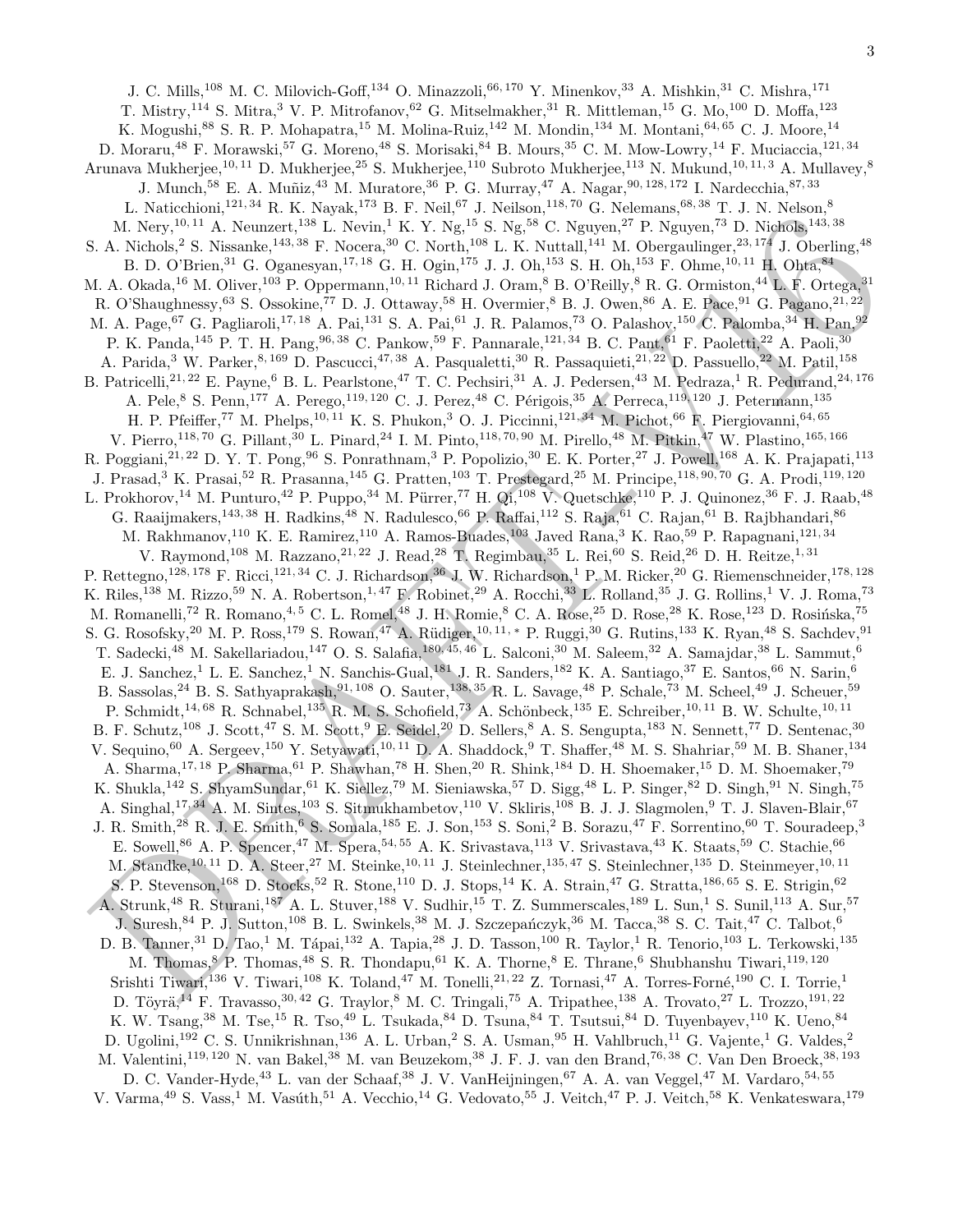G. Venugopalan,<sup>1</sup> D. Verkindt,<sup>35</sup> F. Vetrano,<sup>64, 65</sup> A. Viceré,<sup>64, 65</sup> A. D. Viets,<sup>25</sup> S. Vinciguerra,<sup>14</sup> D. J. Vine,<sup>133</sup>

J.-Y. Vinet, <sup>66</sup> S. Vitale, <sup>15</sup> T. Vo, <sup>43</sup> H. Vocca, <sup>41, 42</sup> C. Vorvick, <sup>48</sup> S. P. Vyatchanin, <sup>62</sup> A. R. Wade, <sup>1</sup> L. E. Wade, <sup>123</sup>

M. Wade,<sup>123</sup> R. Walet,<sup>38</sup> M. Walker,<sup>28</sup> L. Wallace,<sup>1</sup> S. Walsh,<sup>25</sup> H. Wang,<sup>14</sup> J. Z. Wang,<sup>138</sup> S. Wang,<sup>20</sup>

W. H. Wang,<sup>110</sup> Y. F. Wang,<sup>96</sup> R. L. Ward,<sup>9</sup> Z. A. Warden,<sup>36</sup> J. Warner,<sup>48</sup> M. Was,<sup>35</sup> J. Watchi,<sup>104</sup> B. Weaver,<sup>48</sup>

L.-W. Wei,<sup>10, 11</sup> M. Weinert,<sup>10, 11</sup> A. J. Weinstein,<sup>1</sup> R. Weiss,<sup>15</sup> F. Wellmann,<sup>10, 11</sup> L. Wen,<sup>67</sup> E. K. Wessel,<sup>20</sup>

P. Weßels,<sup>10, 11</sup> J. W. Westhouse,<sup>36</sup> K. Wette,<sup>9</sup> J. T. Whelan,<sup>63</sup> B. F. Whiting,<sup>31</sup> C. Whittle,<sup>15</sup> D. M. Wilken,<sup>10, 11</sup>

D. Williams,<sup>47</sup> A. R. Williamson,<sup>143, 38</sup> J. L. Willis,<sup>1</sup> B. Willke,<sup>11, 10</sup> W. Winkler,<sup>10, 11</sup> C. C. Wipf,<sup>1</sup> H. Wittel,<sup>10, 11</sup> G. Woan,<sup>47</sup> J. Woehler,<sup>10, 11</sup> J. K. Wofford,<sup>63</sup> J. L. Wright,<sup>47</sup> D. S. Wu,<sup>10, 11</sup> D. M. Wysocki,<sup>63</sup> S. Xiao,<sup>1</sup> R. Xu,<sup>111</sup>

H. Yamamoto,<sup>1</sup> C. C. Yancey,<sup>78</sup> L. Yang,<sup>122</sup> Y. Yang,<sup>31</sup> Z. Yang,<sup>44</sup> M. J. Yap,<sup>9</sup> M. Yazback,<sup>31</sup> D. W. Yeeles,<sup>108</sup>

A. Yoon,<sup>7</sup> Hang Yu,<sup>15</sup> Haocun Yu,<sup>15</sup> S. H. R. Yuen,<sup>96</sup> A. K. Zadrożny,<sup>110</sup> A. Zadrożny,<sup>157</sup> M. Zanolin,<sup>36</sup>

DRAFT-V16 T. Zelenova,<sup>30</sup> J.-P. Zendri,<sup>55</sup> M. Zevin,<sup>59</sup> J. Zhang,<sup>67</sup> L. Zhang,<sup>1</sup> T. Zhang,<sup>47</sup> C. Zhao,<sup>67</sup> G. Zhao,<sup>104</sup> M. Zhou,<sup>59</sup> Z. Zhou,<sup>59</sup> X. J. Zhu,<sup>6</sup> A. B. Zimmerman,<sup>194</sup> M. E. Zucker,<sup>1, 15</sup> J. Zweizig,<sup>1</sup> F. Salemi,<sup>195</sup> and M. A. Papa<sup>196, 197, 195</sup>

(The LIGO Scientific Collaboration and the Virgo Collaboration)

 $1LIGO, California Institute of Technology, Pasadena, CA 91125, USA$ 

<sup>2</sup>Louisiana State University, Baton Rouge, LA 70803, USA

<sup>3</sup>Inter-University Centre for Astronomy and Astrophysics, Pune 411007, India

 $^{4}$ Dipartimento di Farmacia, Università di Salerno, I-84084 Fisciano, Salerno, Italy

5 INFN, Sezione di Napoli, Complesso Universitario di Monte S.Angelo, I-80126 Napoli, Italy

 $6$ OzGrav, School of Physics & Astronomy, Monash University, Clayton 3800, Victoria, Australia

<sup>7</sup> Christopher Newport University, Newport News, VA 23606, USA

<sup>8</sup>LIGO Livingston Observatory, Livingston, LA 70754, USA

<sup>9</sup>OzGrav, Australian National University, Canberra, Australian Capital Territory 0200, Australia

<sup>10</sup>Max Planck Institute for Gravitational Physics (Albert Einstein Institute), D-30167 Hannover, Germany

 $^{11}$ Leibniz Universität Hannover, D-30167 Hannover, Germany

 $12$ Theoretisch-Physikalisches Institut, Friedrich-Schiller-Universität Jena, D-07743 Jena, Germany

 $^{13}$ University of Cambridge, Cambridge CB2 1TN, United Kingdom

 $14$ University of Birmingham, Birmingham B15 2TT, United Kingdom

<sup>15</sup>LIGO, Massachusetts Institute of Technology, Cambridge, MA 02139, USA

<sup>16</sup>Instituto Nacional de Pesquisas Espaciais, 12227-010 São José dos Campos, São Paulo, Brazil

 $17$ Gran Sasso Science Institute (GSSI), I-67100 L'Aquila, Italy

<sup>18</sup>INFN, Laboratori Nazionali del Gran Sasso, I-67100 Assergi, Italy

<sup>19</sup>International Centre for Theoretical Sciences, Tata Institute of Fundamental Research, Bengaluru 560089, India

 $^{20}NCSA$ , University of Illinois at Urbana-Champaign, Urbana, IL 61801, USA

 $^{21}$ Università di Pisa, I-56127 Pisa, Italy

<sup>22</sup>INFN, Sezione di Pisa, I-56127 Pisa, Italy

<sup>23</sup> Departamento de Astronomía y Astrofísica, Universitat de València, E-46100 Burjassot, València, Spain

 $^{24}$ Laboratoire des Matériaux Avancés (LMA), CNRS/IN2P3, F-69622 Villeurbanne, France

 $^{25}$ University of Wisconsin-Milwaukee, Milwaukee, WI 53201, USA

<sup>26</sup> SUPA, University of Strathclyde, Glasgow G1 1XQ, United Kingdom

 $^{27}$ APC, AstroParticule et Cosmologie, Université Paris Diderot,

CNRS/IN2P3, CEA/Irfu, Observatoire de Paris,

Sorbonne Paris Cité, F-75205 Paris Cedex 13, France

<sup>28</sup>California State University Fullerton, Fullerton, CA 92831, USA

 $^{29}LAL$ , Univ. Paris-Sud, CNRS/IN2P3, Université Paris-Saclay, F-91898 Orsay, France

<sup>30</sup>European Gravitational Observatory (EGO), I-56021 Cascina, Pisa, Italy

 $31$  University of Florida, Gainesville, FL 32611, USA

<sup>32</sup>Chennai Mathematical Institute, Chennai 603103, India

<sup>33</sup>INFN, Sezione di Roma Tor Vergata, I-00133 Roma, Italy

<sup>34</sup>INFN, Sezione di Roma, I-00185 Roma, Italy

 $35$ Laboratoire d'Annecy de Physique des Particules (LAPP), Univ. Grenoble Alpes,

Universit´e Savoie Mont Blanc, CNRS/IN2P3, F-74941 Annecy, France

 $36$ Embry-Riddle Aeronautical University, Prescott, AZ 86301, USA

<sup>37</sup>Montclair State University, Montclair, NJ 07043, USA

<sup>38</sup>Nikhef, Science Park 105, 1098 XG Amsterdam, The Netherlands

<sup>39</sup>Korea Institute of Science and Technology Information, Daejeon 34141, South Korea

<sup>40</sup>West Virginia University, Morgantown, WV 26506, USA

 $^{41}$ Università di Perugia, I-06123 Perugia, Italy

<sup>42</sup>INFN, Sezione di Perugia, I-06123 Perugia, Italy

<sup>43</sup>Syracuse University, Syracuse, NY 13244, USA

<sup>44</sup>University of Minnesota, Minneapolis, MN 55455, USA

<sup>45</sup> Università degli Studi di Milano-Bicocca, I-20126 Milano, Italy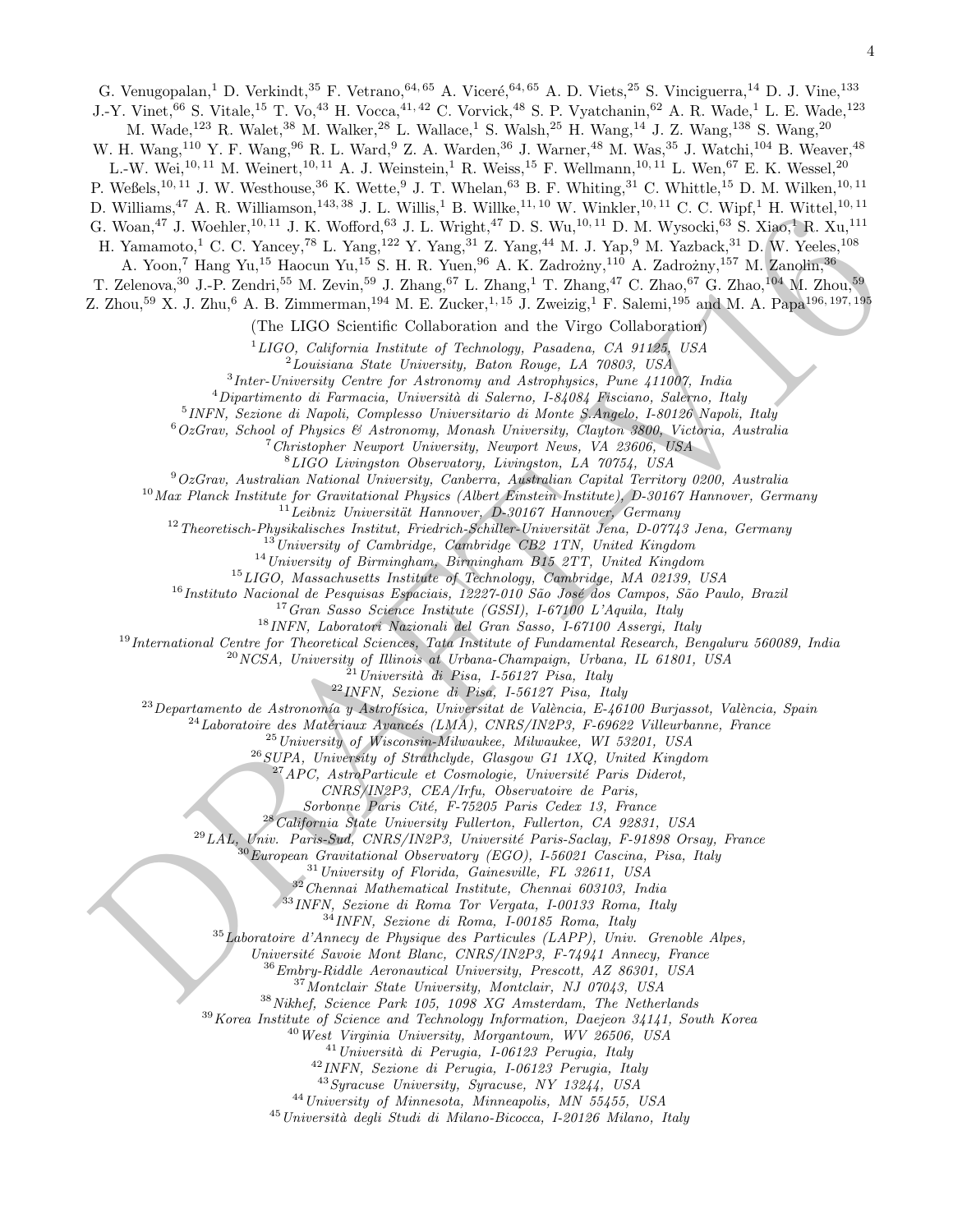INFN, Sezione di Milano-Bicocca, I-20126 Milano, Italy

SUPA, University of Glasgow, Glasgow G12 8QQ, United Kingdom

LIGO Hanford Observatory, Richland, WA 99352, USA

Caltech CaRT, Pasadena, CA 91125, USA

Dipartimento di Medicina, Chirurgia e Odontoiatria "Scuola Medica Salernitana,

" Universit`a di Salerno, I-84081 Baronissi, Salerno, Italy

Wigner RCP, RMKI, H-1121 Budapest, Konkoly Thege Miklós út 29-33, Hungary

Stanford University, Stanford, CA 94305, USA

Università di Camerino, Dipartimento di Fisica, I-62032 Camerino, Italy

<sup>54</sup> Università di Padova, Dipartimento di Fisica e Astronomia, I-35131 Padova, Italy

INFN, Sezione di Padova, I-35131 Padova, Italy

Montana State University, Bozeman, MT 59717, USA

Nicolaus Copernicus Astronomical Center, Polish Academy of Sciences, 00-716, Warsaw, Poland

 $58\,\overline{\text{O}}$ zGrav, University of Adelaide, Adelaide, South Australia 5005, Australia

Center for Interdisciplinary Exploration & Research in Astrophysics (CIERA),

Northwestern University, Evanston, IL 60208, USA

INFN, Sezione di Genova, I-16146 Genova, Italy

RRCAT, Indore, Madhya Pradesh 452013, India

Faculty of Physics, Lomonosov Moscow State University, Moscow 119991, Russia

 $^{63}Rochester$  Institute of Technology, Rochester, NY 14623, USA

Università degli Studi di Urbino "Carlo Bo," I-61029 Urbino, Italy

INFN, Sezione di Firenze, I-50019 Sesto Fiorentino, Firenze, Italy

Artemis, Université Côte d'Azur, Observatoire Côte d'Azur,

CNRS, CS 34229, F-06304 Nice Cedex 4, France

OzGrav, University of Western Australia, Crawley, Western Australia 6009, Australia

 $^{68}$ Department of Astrophysics/IMAPP, Radboud University Nijmegen,

P.O. Box 9010, 6500 GL Nijmegen, The Netherlands

 $^{69}$ Dipartimento di Fisica "E.R. Caianiello," Università di Salerno, I-84084 Fisciano, Salerno, Italy

INFN, Sezione di Napoli, Gruppo Collegato di Salerno,

Complesso Universitario di Monte S. Angelo, I-80126 Napoli, Italy

Physik-Institut, University of Zurich, Winterthurerstrasse 190, 8057 Zurich, Switzerland

Univ Rennes, CNRS, Institut FOTON - UMR6082, F-3500 Rennes, France

University of Oregon, Eugene, OR 97403, USA

<sup>74</sup>Laboratoire Kastler Brossel, Sorbonne Université, CNRS,

ENS-Université PSL, Collège de France, F-75005 Paris, France

Astronomical Observatory Warsaw University, 00-478 Warsaw, Poland

VU University Amsterdam, 1081 HV Amsterdam, The Netherlands

20. (a) Università di Cine al Piedro Regionale di Pesar, i Parizzo (a) nella contratta di Pesar (a) (a) 1992. (a) 1993. (a) 1993. (a) 1993. (a) 1993. (a) 1993. (a) 1993. (a) 1993. (a) 1993. (a) 1993. (a) 1993. (b) 1993. Max Planck Institute for Gravitational Physics (Albert Einstein Institute), D-14476 Potsdam-Golm, Germany

University of Maryland, College Park, MD 20742, USA

School of Physics, Georgia Institute of Technology, Atlanta, GA 30332, USA

Université de Lyon, Université Claude Bernard Lyon 1,

CNRS, Institut Lumière Matière, F-69622 Villeurbanne, France

<sup>81</sup> Università di Napoli "Federico II," Complesso Universitario di Monte S.Angelo, I-80126 Napoli, Italy

NASA Goddard Space Flight Center, Greenbelt, MD 20771, USA

Dipartimento di Fisica, Università degli Studi di Genova, I-16146 Genova, Italy

RESCEU, University of Tokyo, Tokyo, 113-0033, Japan.

<sup>85</sup>Tsinghua University, Beijing 100084, China

Texas Tech University, Lubbock, TX 79409, USA

 $^{87}$ Università di Roma Tor Vergata, I-00133 Roma, Italy

The University of Mississippi, University, MS 38677, USA

Missouri University of Science and Technology, Rolla, MO 65409, USA

Museo Storico della Fisica e Centro Studi e Ricerche "Enrico Fermi," I-00184 Roma, Italy

<sup>91</sup>The Pennsylvania State University, University Park, PA 16802, USA

National Tsing Hua University, Hsinchu City, 30013 Taiwan, Republic of China

Charles Sturt University, Wagga Wagga, New South Wales 2678, Australia

Canadian Institute for Theoretical Astrophysics,

University of Toronto, Toronto, Ontario M5S 3H8, Canada

University of Chicago, Chicago, IL 60637, USA

The Chinese University of Hong Kong, Shatin, NT, Hong Kong

 $^{97}$ Dipartimento di Ingegneria Industriale (DIIN),

Universit`a di Salerno, I-84084 Fisciano, Salerno, Italy

<sup>98</sup> Seoul National University, Seoul 08826, South Korea

Pusan National University, Busan 46241, South Korea

Carleton College, Northfield, MN 55057, USA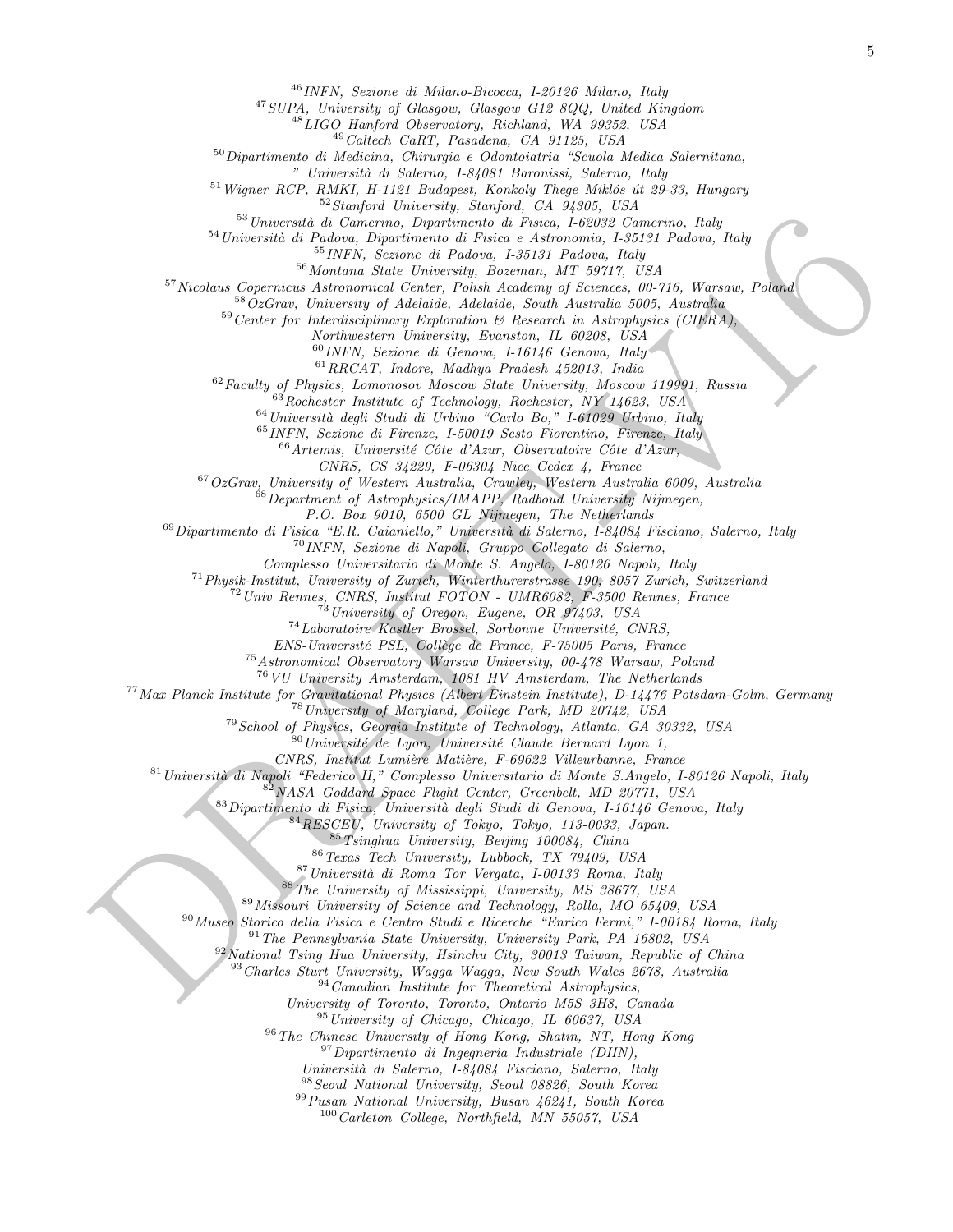INAF, Osservatorio Astronomico di Padova, I-35122 Padova, Italy

 $102OzGrav$ , University of Melbourne, Parkville, Victoria 3010, Australia

Universitat de les Illes Balears, IAC3—IEEC, E-07122 Palma de Mallorca, Spain

Université Libre de Bruxelles, Brussels 1050, Belgium

Sonoma State University, Rohnert Park, CA 94928, USA

Departamento de Matemáticas, Universitat de València, E-46100 Burjassot, València, Spain

Columbia University, New York, NY 10027, USA

Cardiff University, Cardiff CF24 3AA, United Kingdom

University of Rhode Island, Kingston, RI 02881, USA

The University of Texas Rio Grande Valley, Brownsville, TX 78520, USA

<sup>111</sup>Bellevue College, Bellevue, WA 98007, USA

22. The context of primaring of the large context of the primaring of the context of the context of the context of the context of the context of the context of the context of the context of the context of the context of MTA-ELTE Astrophysics Research Group, Institute of Physics, Eötvös University, Budapest 1117, Hungary

 $^{113}$ Institute for Plasma Research, Bhat, Gandhinagar 382428, India

The University of Sheffield, Sheffield S10 2TN, United Kingdom

IGFAE, Campus Sur, Universidade de Santiago de Compostela, 15782 Spain

 $^{116}$ Dipartimento di Scienze Matematiche, Fisiche e Informatiche, Università di Parma, I-43124 Parma, Italy

INFN, Sezione di Milano Bicocca, Gruppo Collegato di Parma, I-43124 Parma, Italy

<sup>118</sup>Dipartimento di Ingegneria, Università del Sannio, I-82100 Benevento, Italy

 $^{119}$ Università di Trento, Dipartimento di Fisica, I-38123 Povo, Trento, Italy

INFN, Trento Institute for Fundamental Physics and Applications, I-38123 Povo, Trento, Italy

Università di Roma "La Sapienza," I-00185 Roma, Italy

Colorado State University, Fort Collins, CO 80523, USA

Kenyon College, Gambier, OH 43022, USA

CNR-SPIN, c/o Università di Salerno, I-84084 Fisciano, Salerno, Italy

Scuola di Ingegneria, Università della Basilicata, I-85100 Potenza, Italy

<sup>126</sup> National Astronomical Observatory of Japan, 2-21-1 Osawa, Mitaka, Tokyo 181-8588, Japan

 $127Observatori Astronòmic, Universitat de València, E-46980 Paterna, València, Spain$ 

INFN Sezione di Torino, I-10125 Torino, Italy

<sup>129</sup> School of Mathematics, University of Edinburgh, Edinburgh EH9 3FD, United Kingdom

Institute Of Advanced Research, Gandhinagar 382426, India

<sup>131</sup>Indian Institute of Technology Bombay, Powai, Mumbai 400 076, India

University of Szeged, Dóm tér 9, Szeged 6720, Hungary

<sup>133</sup> SUPA, University of the West of Scotland, Paisley PA1 2BE, United Kingdom

<sup>134</sup>California State University, Los Angeles, 5151 State University Dr, Los Angeles, CA 90032, USA

Universität Hamburg, D-22761 Hamburg, Germany

Tata Institute of Fundamental Research, Mumbai  $400005$ , India

INAF, Osservatorio Astronomico di Capodimonte, I-80131 Napoli, Italy

University of Michigan, Ann Arbor, MI 48109, USA

Washington State University, Pullman, WA 99164, USA

American University, Washington, D.C. 20016, USA

University of Portsmouth, Portsmouth, PO1 3FX, United Kingdom

 $^{142}$ University of California, Berkeley, CA 94720, USA

GRAPPA, Anton Pannekoek Institute for Astronomy and Institute for High-Energy Physics,

University of Amsterdam, Science Park 904, 1098 XH Amsterdam, The Netherlands

<sup>144</sup> Delta Institute for Theoretical Physics, Science Park 904, 1090 GL Amsterdam, The Netherlands

 $^{145}$ Directorate of Construction, Services & Estate Management, Mumbai 400094 India

 $^{146}$ University of Białystok, 15-424 Białystok, Poland

 $^{147}$ King's College London, University of London, London WC2R 2LS, United Kingdom

<sup>148</sup>University of Southampton, Southampton SO17 1BJ, United Kingdom

University of Washington Bothell, Bothell, WA 98011, USA

<sup>150</sup>Institute of Applied Physics, Nizhny Novgorod, 603950, Russia

Ewha Womans University, Seoul 03760, South Korea

Inje University Gimhae, South Gyeongsang 50834, South Korea

National Institute for Mathematical Sciences, Daejeon 34047, South Korea

Ulsan National Institute of Science and Technology, Ulsan 44919, South Korea

Maastricht University, P.O. Box 616, 6200 MD Maastricht, The Netherlands

<sup>156</sup> Bard College, 30 Campus Rd, Annandale-On-Hudson, NY 12504, USA

 $157 NCBJ$ , 05-400 Świerk-Otwock, Poland

<sup>158</sup> Institute of Mathematics, Polish Academy of Sciences, 00656 Warsaw, Poland

Cornell University, Ithaca, NY 14850, USA

 $^{160}\,Hills$  dale College, Hillsdale, MI 49242, USA

Hanyang University, Seoul 04763, South Korea

Korea Astronomy and Space Science Institute, Daejeon 34055, South Korea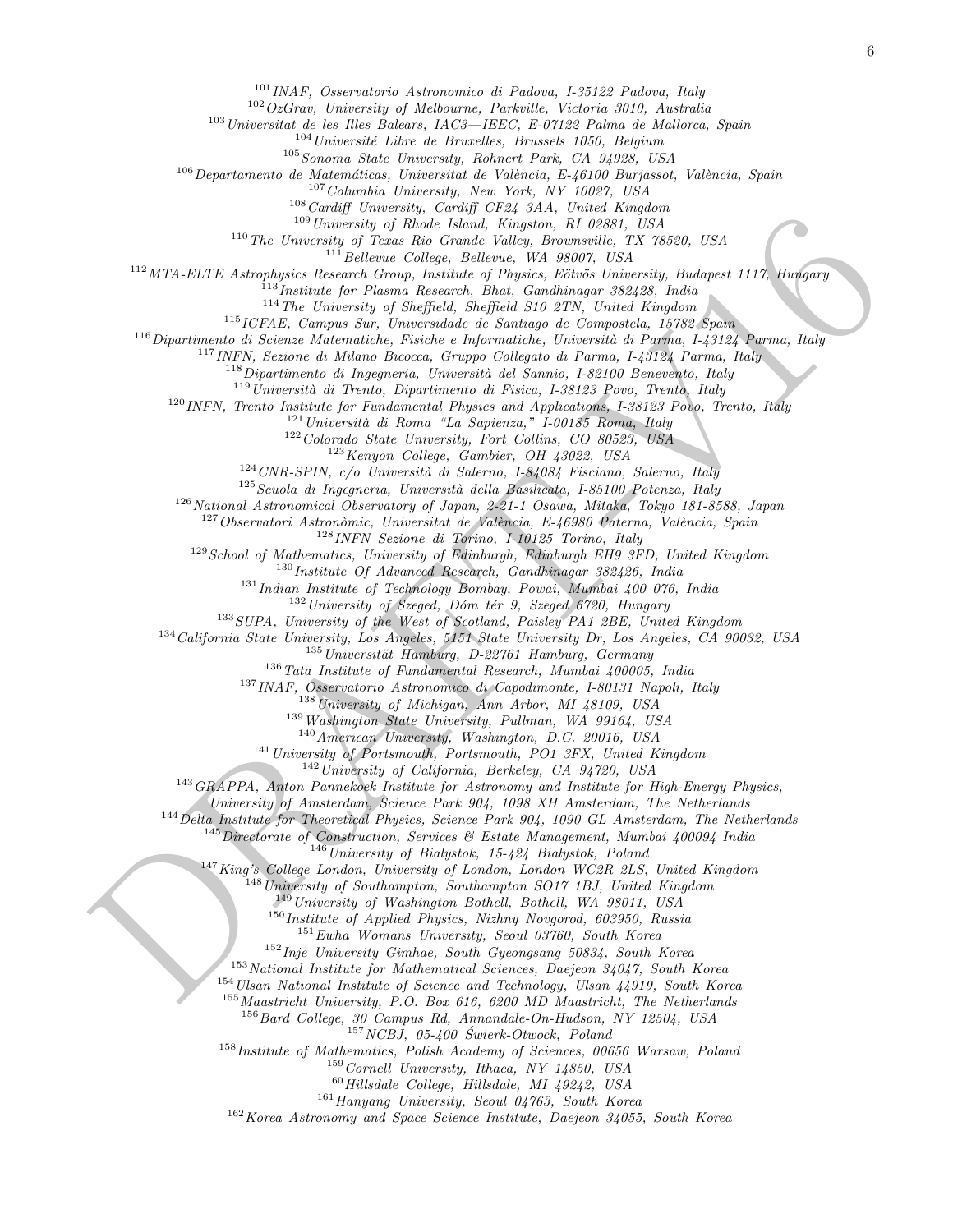<sup>163</sup>Institute for High-Energy Physics, University of Amsterdam,

Science Park 904, 1098 XH Amsterdam, The Netherlands

NASA Marshall Space Flight Center, Huntsville, AL 35811, USA

 $^{165}$ Dipartimento di Matematica e  $\stackrel{.}{F}$ isica, Università degli Studi Roma Tre, I-00146 Roma, Italy

INFN, Sezione di Roma Tre, I-00146 Roma, Italy

ESPCI, CNRS, F-75005 Paris, France

 $168OzGrav$ , Swinburne University of Technology, Hawthorn VIC 3122, Australia

Southern University and A&M College, Baton Rouge, LA 70813, USA

Centre Scientifique de Monaco, 8 quai Antoine Ier, MC-98000, Monaco

<sup>171</sup> Indian Institute of Technology Madras, Chennai 600036, India

Institut des Hautes Etudes Scientifiques, F-91440 Bures-sur-Yvette, France

IISER-Kolkata, Mohanpur, West Bengal 741252, India

 $1^{174}$ Institut für Kernphysik, Theoriezentrum, 64289 Darmstadt, Germany

Whitman College, 345 Boyer Avenue, Walla Walla, WA 99362 USA

Université de Lyon, F-69361 Lyon, France

<sup>177</sup> Hobart and William Smith Colleges, Geneva, NY 14456, USA

 $1^{178}$ Dipartimento di Fisica, Università degli Studi di Torino, I-10125 Torino, Italy

<sup>179</sup>University of Washington, Seattle, WA 98195, USA

INAF, Osservatorio Astronomico di Brera sede di Merate, I-23807 Merate, Lecco, Italy

Centro de Astrofísica e Gravita $\times c\tilde{a}o(CENTRA),$ 

 $Departmento def'isica, InstitutoSuperior T{\'ecnico, Universidade de Lisboa, 1049 - 001Lisboa, Portugal$ 

Marquette University, 11420 W. Clybourn St., Milwaukee, WI 53233, USA

<sup>183</sup>Indian Institute of Technology, Gandhinagar Ahmedabad Gujarat 382424, India

Université de Montréal/Polytechnique, Montreal, Quebec H3T 1J4, Canada

Indian Institute of Technology Hyderabad, Sangareddy, Khandi, Telangana 502285, India

INAF, Osservatorio di Astrofisica e Scienza dello Spazio, I-40129 Bologna, Italy

International Institute of Physics, Universidade Federal do Rio Grande do Norte, Natal RN 59078-970, Brazil

Villanova University, 800 Lancaster Ave, Villanova, PA 19085, USA

Andrews University, Berrien Springs, MI 49104, USA

Max Planck Institute for Gravitationalphysik (Albert Einstein Institute), D-14476 Potsdam-Golm, Germany

Università di Siena, I-53100 Siena, Italy

<sup>192</sup> Trinity University, San Antonio, TX 78212, USA

<sup>193</sup> Van Swinderen Institute for Particle Physics and Gravity,

University of Groningen, Nijenborgh 4, 9747 AG Groningen, The Netherlands

<sup>194</sup>Department of Physics, University of Texas, Austin, TX 78712, USA

Max Planck Institute for Gravitational Physics (Albert Einstein Institute), D-30167 Hannover, Germany

Max Planck Institute for Gravitational Physics (Albert Einstein Institute), D-14476 Potsdam-Golm, Germany

University of Wisconsin-Milwaukee, Milwaukee, WI 53201, USA

(Dated: June 18, 2019)

The Schematics of European Constraints (a)  $\mu$  and Antonic i.e., 10, 2000). Moreover, 2011 and 2011 and 2011 and 2011 and 2011 and 2011 and 2011 and 2011 and 2011 and 2011 and 2011 and 2011 and 2011 and 2011 and 2011 and Gravitational wave astronomy has been firmly established with the detection of gravitational waves from the merger of ten stellar mass binary black holes and a neutron star binary. This paper reports on the all-sky search for gravitational waves from intermediate mass black hole binaries in the first and second observing runs of the Advanced LIGO and Virgo network. The search uses three independent algorithms: two based on matched filtering of the data with waveform templates of gravitational wave signals from compact binaries, and a third, model-independent algorithm that employs no signal model for the incoming signal. No intermediate mass black hole binary event was detected in this search. Consequently, we place upper limits on the merger rate density for a family of intermediate mass black hole binaries. In particular, we choose sources with total masses  $M = m_1 + m_2 \in [120, 800]$  M<sub>o</sub> and mass ratios  $q = m_2/m_1 \in [0.1, 1.0]$ . For the first time, this calculation is done using numerical relativity waveforms (which include higher modes) as models of the real emitted signal. We place a most stringent upper limit of 0.20  $Gpc^{-3}yr^{-1}$  (in co-moving 13 units at the 90% confidence level) for equal-mass binaries with individual masses  $m_{1,2} = 100 \text{ M}_{\odot}$ 14 and dimensionless spins  $\chi_{1,2} = 0.8$  aligned with the orbital angular momentum of the binary. This improves by a factor of ∼ 5 that reported after Advanced LIGO's first observing run.

PACS numbers: 04.80.Nn, 07.05.Kf, 95.55.Ym

#### I. INTRODUCTION

 The first two observing runs of Advanced LIGO and Virgo (O1 and O2 respectively) have significantly en-hanced our understanding of black hole (BH) binaries in

<sup>∗</sup> Deceased, July 2018.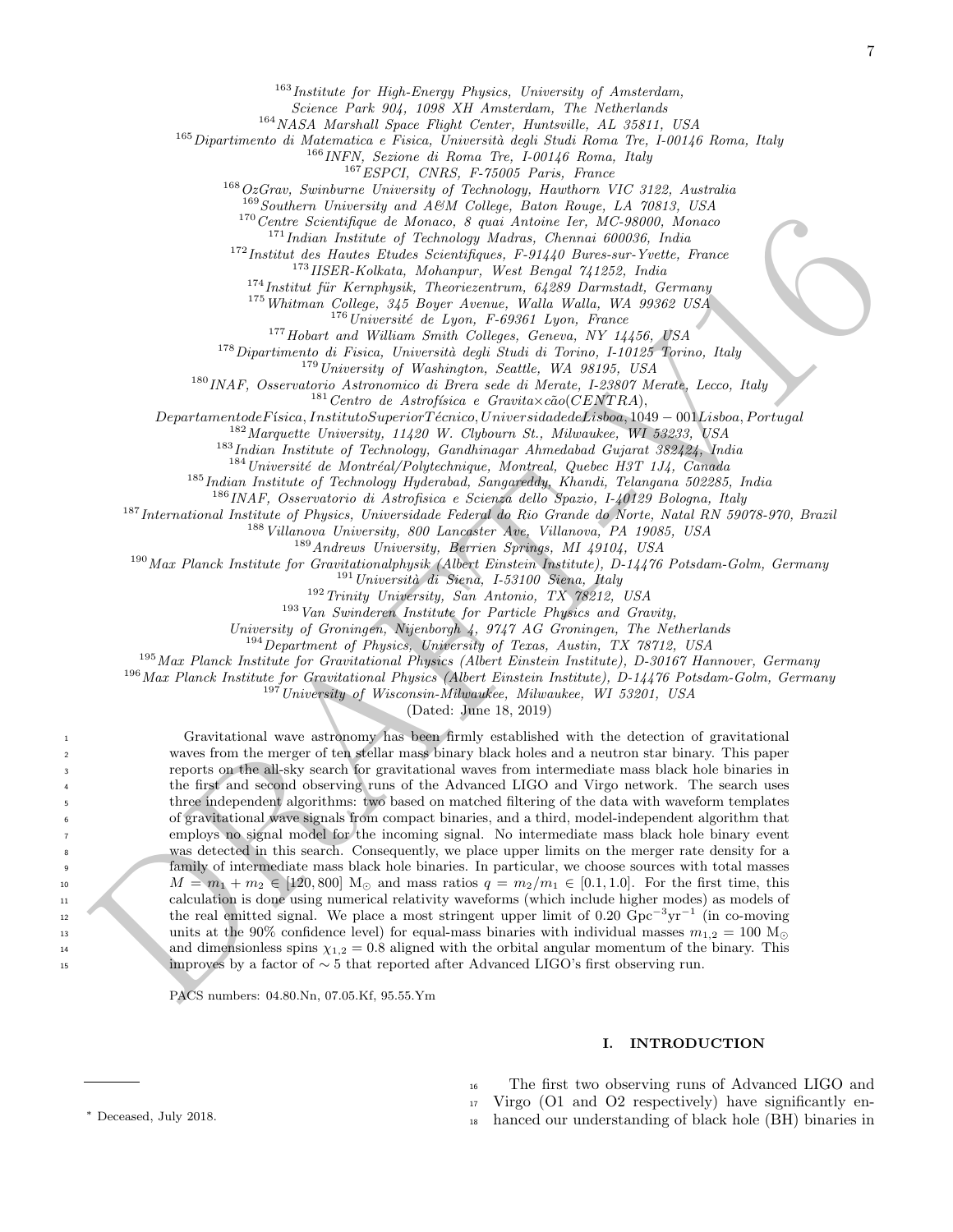<sup>19</sup> the universe. Gravitational waves (GWs) from 10 binary  $\pi$  $_{20}$  black hole mergers with total mass between  $18.6^{+3.1}_{-0.7}$  M<sub>o</sub> 21 and  $85.1^{+15.6}_{-10.9}$  M<sub> $\odot$ </sub> were detected during these two ob-22 serving runs  $[1-8]$ . These observations have revealed a  $\infty$ <sup>23</sup> new population of heavy stellar mass BH components of  $_{24}$  up to 50  $M_{\odot}$ , for which we had no earlier electromag-  $_{22}$ <sup>25</sup> netic observational evidence [8, 9]. This finding limit is <sup>26</sup> consistent with the formation of heavier BHs from core  $27$  collapse being prevented by a mechanism known as  $pul$ -<sup>28</sup> sational pair-instability supernovae (PISN) [10–13]. Ac-<sup>29</sup> cording to this idea, stars with helium core mass in the 30 range  $\sim 32 - 64 M_{\odot}$  undergo pulsational pair instabil- 88 31 ity leaving behind remnants of  $\lesssim 65 M_{\odot}$ . Stars with he- 89 32 lium core mass in the range  $\sim 64 - 135 M_{\odot}$  undergo pair so <sup>33</sup> instability and leave no remnant, while stars with he-<sup>34</sup> lium mass  $\gtrsim 135M_{odot}$  are thought to directly collapse  $\frac{1}{2}$ <sup>35</sup> to intermediate-mass black holes.

consistent with borontom of here is Bis hom case . IMBH remark, which we will term an IMBH remark and the borontom of the state of the state of the state of the state of the state of the state of the state of the state of 36 Intermediate mass black holes (IMBHs) are BHs heav-  $94$  ier than stellar mass BHs but lighter than supermas- sive black holes (SMBHs), which places them roughly <sup>39</sup> in the range of  $10^2 - 10^5$  M<sub>o</sub> [14, 15]. Currently there is only indirect observational evidence. Observations in-<sup>41</sup> clude probing the mass of the central BH in galaxies as <sup>99</sup> well as massive star clusters with direct kinematical mea- surements which has led to recent claims for the presence of IMBHs [16–18]. Other observations come from the ex- trapolation of several scaling relations between the mass of the central SMBH and their host galaxies [19] to the mass range of globular clusters [20, 21]. In this way, sev- eral clusters have been found to be good candidates for 49 having IMBHs in their centers [22–24]. If present, IMBHs<sub>107</sub> would heat up the cores of these clusters, strongly influ- encing the distribution of the stars in the cluster and their dynamics, leaving a characteristic imprint in the surface brightness profile, as well as in the mass-to-light<sub>111</sub>  $_{54}$  ratio [25]. Controversy exists regarding the interpreta- $_{112}$ <sup>55</sup> tion of these observations, as some of them can also be<sub>113</sub> <sub>56</sub> explained by a high concentration of stellar-mass BHs<sub>114</sub> or the presence of binaries  $[22-24, 26]$ . Empirical mass<sub>115</sub> scaling relations of quasi-periodic oscillations [27] in lu- minous X-Ray sources have also provided evidence for IMBH [28]. Finally, IMBHs have been proposed as can- $_{118}$  didates to explain ultra-luminous  $\bar{X}$ -Ray (ULX) sources<sub>119</sub> in nearby galaxies, which are brighter than the accret- $_{120}$  $\epsilon_3$  ing X-ray sources with stellar mass BHs [29, 30]. How- $_{64}$  ever, neutron stars or stellar-mass black holes emitting<sub>122</sub>  $\epsilon$ <sub>65</sub> above their Eddington luminosity could also account for  $\epsilon$ <sub>123</sub>  $\frac{66}{124}$  such observations. In summary, no definitive evidence of  $\frac{1}{24}$ IMBHs has yet been obtained.

The possible astrophysical formation channels of $_{126}$  IMBHs remain uncertain. Proposed channels include the direct collapse of massive first generation, low metallicity  $_{71}$  Population III stars [31–34] and mergers of stellar mass<sub>129</sub> BHs in globular clusters [36] and multiple collisions of stars in dense young star clusters [18, 35, 37–39], among  $_{74}$  others [40]. Further, some astrophysical scenarios [14] in-132 dicate that SMBHs in galactic centers might be formed from hierarchical mergers of IMBHs [15, 41]. The direct observation of IMBHs with gravitational waves could strengthen the possible evolutionary link between stellar mass BHs and SMBHs. Finally, observing an IMBH population would help to understand details of the pulsational pair-instability supernovae mechanism.

The GW observation of a coalescing binary consisting of at least one IMBH component or resulting in an IMBH remnant, which we will term an IMBHB, could <sup>85</sup> provide the first definitive confirmation of the existence of IMBHs. In fact, IMBHBs are the sources that would emit the most gravitational-wave energy in the LIGO-Virgo frequency band, potentially making them detectable to distances (and redshifts) beyond that of any other LIGO-Virgo source  $[42]$ . Even in the absence of a detection, a search for IMBHBs provides stringent constraints on their merger rate density, which has implications for po-93 tential IMBHB and SMBH formation channels.

IMBHs are not only interesting from an astrophysical point of view, they are also excellent laboratories <sup>96</sup> to test general relativity in the strong field regime [43– 46]. Their large masses would lead to strong merger and ringdown signals in the Advanced LIGO-Virgo frequency band. Therefore, higher modes might be visible in <sup>100</sup> IMBHB signals because those modes are especially strong in the merger and ringdown stages. The observation of multimodal merger and ringdown signals is paramount to understanding fundamental properties of general relativity, such as the no-hair theorem  $[47-50]$  and BH kick measurements  $[51-53]$ .

The first search for GWs from IMBHBs was carried out in the data from initial LIGO and initial Virgo (2005- $2010$ ) [54, 55]. Owing to the large masses of IMB-HBs, such systems are expected to merge at low frequencies where the initial detectors were less sensitive due to the presence of several noise sources, such as suspension noise, thermal noise and optical cavity control noise. As a result, the those detectors were sensitive to only the merger and ringdown phases of the <sup>115</sup> IMBHB systems. Initial IMBHB analyses applied either the model-independent time-frequency searches [56] or ringdown searches. No IMBHB merger was detected in these searches.

<sup>119</sup> Because of the improved low-frequency sensitivities of the Advanced LIGO and Advanced Virgo detectors [57, 58], IMBHB signals are visible in band for a longer period of time, which increases the effectiveness of modeled searches that use more than just the ringdown portion of an IMBHB's waveform. Ref. [42] re-<sup>125</sup> ports results from a combined search for IMBHBs that used two independent search algorithms: a matchedfilter analysis, called  $GstLAL$  [59–61], which uses the inspiral, merger, and ringdown portions of the IMBHB waveform and the model-independent analysis coherent WaveBurst (cWB) [56]. No IMBHBs were found by these searches, and upper limits on the merger rate density for 12 targeted IMBHB sources with total mass between 120  $M_{\odot}$  – 600  $M_{\odot}$  and mass ratios down to 1/10 were obtained. The most stringent upper limit on the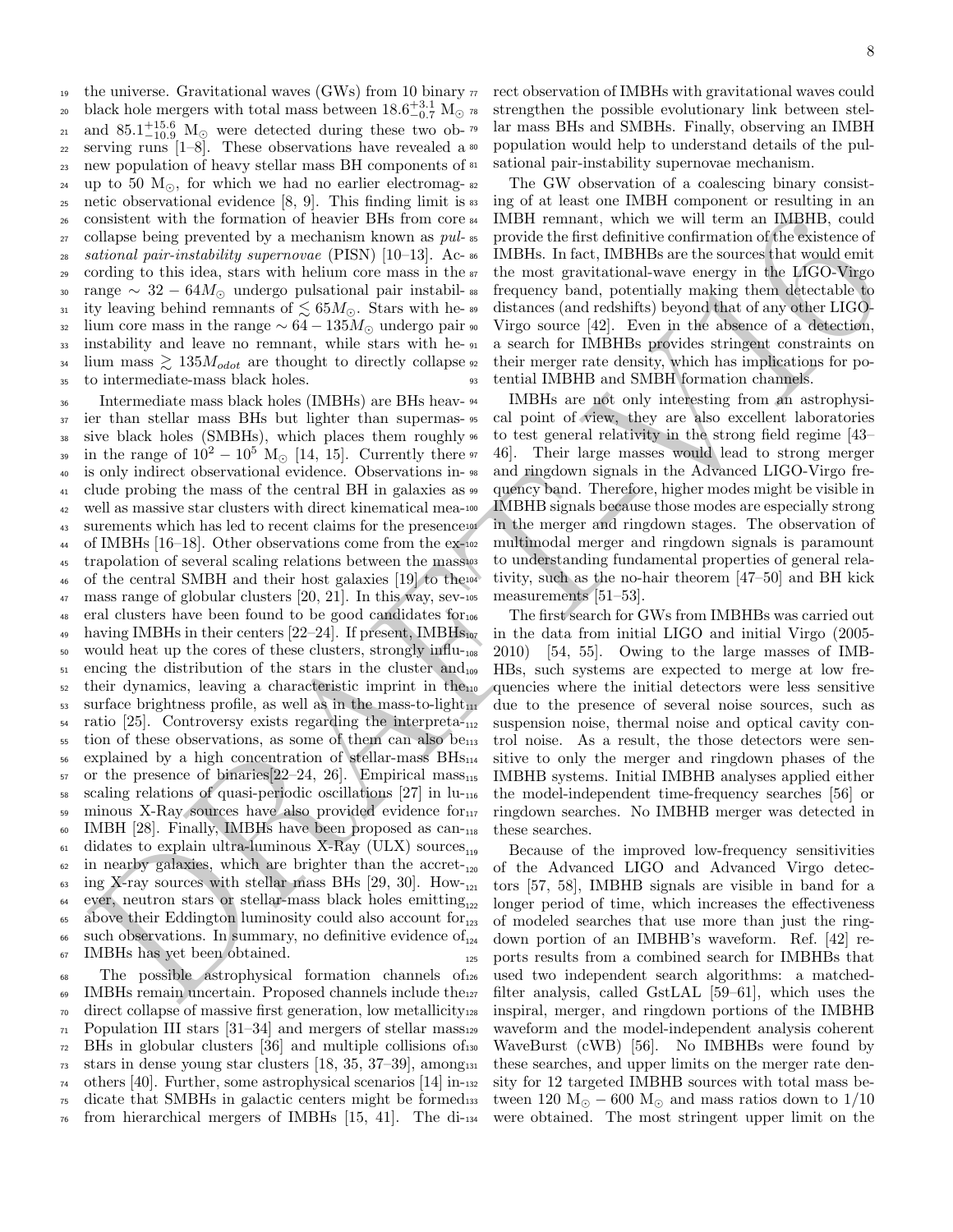merger rate density from this combined analysis was <sup>136</sup> 0.93 Gpc<sup>-3</sup> yr<sup>-1</sup> for binaries consisting of two 100 M<sub>☉</sub> BHs with dimensionless spin magnitude 0.8 aligned with the system's orbital angular momentum.

139 All upper limits on the IMBHB merger rate reported 193 <sup>140</sup> in past searches [42, 54, 55] were obtained using models <sup>141</sup> for the GW signal that include only the dominant radiat-<sup>142</sup> ing mode, namely  $(\ell, m) = (2, \pm 2)$ , of the GW emission <sup>143</sup> [62]. However, it has been shown that higher modes con-197  $[62]$ . However, it has been shown that higher modes con-197 <sup>144</sup> tribute more substantially to signals emitted by heavy <sup>145</sup> binaries. This impact increases as the system becomes <sup>146</sup> more asymmetric in mass [63, 64], as the spin of the BHs 147 becomes more negative [65, 66], and as the precession in199 <sup>148</sup> the binary becomes stronger [67]. As a consequence, the  $_{149}$  omission of higher modes leads in general to more con- $_{200}$ 150 servative upper limits on the IMBHB merger rate  $[68]$ .

 $\ln$  In this work, we improve on past studies in two distinct.  $152$  ways. We use numerical relativity (NR) simulations with  $_{203}$ 153 higher modes to model GW signals from IMBHBs  $for_{204}$  $_{154}$  computing upper limit estimates. Additionally, our com-<sub>205</sub>  $_{155}$  bined analysis now includes the matched-filter search Py-<sub>206</sub> 156 CBC [69, 70] in addition to GstLAL and cWB. Because<sub>207</sub>  $_{157}$  of these novelties, we have, in addition to analyzing the<sub>208</sub>  $158$  O2 data set, reanalyzed the O1 data set and report here<sub>209</sub>  $_{159}$  combined upper limits for the O1 and O2 observing runs. $_{210}$  $_{160}$  In this paper, we report upper limits on the merger rate<sub>211</sub> 161 density of 17 targeted (non-precessing) IMBHB sources.  $_{162}$  Our most stringent upper limit is 0.20 Gpc<sup>-3</sup> yr<sup>-1</sup> for  $_{163}$  equal-mass binaries with component spins aligned with $_{214}$  $_{164}$  the orbital angular momentum of the system and dimen- $_{215}$ 165 sionless magnitudes  $\chi_{1,2} = 0.8$ .

166 The rest of this paper is organized as follows. In Sec.  $II_{217}$  $_{167}$  we describe the data set, outline the individual search al- $_{218}$  $_{168}$  gorithms that make up the combined search, and report<sub>219</sub>  $_{169}$  our search's null detection of IMBHBs. In Sec. III we<sub>220</sub>  $_{170}$  describe the NR simulations that we use to compute up- $_{221}$ 171 per limits on IMBHB merger rates report these for the<sub>222</sub>  $172$  case of 17 IMBHB sources. We draw final conclusions  $in_{223}$ <sup>173</sup> Sec. IV.

#### 175 **A. Data Summary**

174 II. IMBHB SEARCH IN O1 AND O2 DATA

 This analysis was carried out using O1 and O2 data sets from the two LIGO (Livingston and Hanford) de- tectors and Virgo. We have used the final calibration, which was produced after the conclusion of the run, in- cluding compensation for frequency-dependent fluctua- tions in the calibration [71–73]. Well identified sources of noise have also been subtracted from the strain data as explained in Refs. [73, 74]. The maximum calibration  $_{184}$  uncertainty across the frequency band of [10-5,000] Hz for $_{236}$ <sup>185</sup> the two LIGO detectors is ∼ 10% in amplitude and ∼  $5_{237}$ <br><sup>186</sup> degrees in phase for O1 and ∼ 4% in amplitude and ∼ 3<sub>238</sub> 186 degrees in phase for O1 and  $\sim$  4% in amplitude and  $\sim$  3<sub>238</sub> degrees in phase for O2 [7, 71]. For Virgo we consider an<sub>239</sub> degrees in phase for  $O2$  [7, 71]. For Virgo we consider an<sub>239</sub> 188 uncertainty of  $5.1\%$  in amplitude and  $2.3$  degrees in phase  $_{240}$ 

[73]. After removing data with significant instrumental disturbance, we use  $48.6$  days and  $118.0$  days of joint Hanford-Livingston data from the O1 and O2 observing <sup>192</sup> runs respectively. The Virgo detector joined the LIGO detectors during the last  $\sim$  15 days of O2, which provided with an additional 4.0 days of coincident data with either of Hanford-Virgo or Livingston-Virgo network. The data from O1 and O2 was divided into 9 and 21 blocks respectively with coincident time ranging from  $4.7 - 7.0$  days. For more details, see Ref. [8].

### B. Search algorithms

ny mode, mandy (2, m) – C2, 22), of the GW cattestan behavior in the O2 was divided into 9 and 2 binds are not<br>not the main particle in the state of the GW catted in the main of the main of the main of the state of the st We combine the two matched-filter searches, namely GstLAL  $[59–61, 75]$  and PyCBC  $[69, 70]$ , and one modelindependent analysis, cWB [76], into a single IMBHB search. The two model-based matched filtering analyses use a bank of templates made of pre-computed compact binary merger GW waveforms. Matched filter based analyses are optimal to extract known signals from stationary, Gaussian noise [77]. However, the templates we use are limited to non-eccentric, aligned-spin systems. They contain only the dominant waveform mode of the <sup>210</sup> GW emission and omit higher modes [64, 78]. Addi-<sup>211</sup> tionally, Advanced LIGO and Virgo data are known to  $\alpha$ <sub>212</sub> contain a large number of short noise transients [79], which can mimic short GW signals like those emitted by <sup>214</sup> IMBHBs. While matched-filter searches use several tech-<sup>215</sup> niques to discriminate between noisy transients and real <sup>216</sup> GW events [61, 80, 81], they are known to lose significant <sup>217</sup> efficiency when looking for short signals like those from <sup>218</sup> IMBHBs. Therefore, the IMBHB search is carried out jointly with an analysis that can identify short-duration GW signals without a model for the morphology of the GW waveform. In this search, all three analyses use O1 and O2 Advanced LIGO data. However, because of the incomparable sensitivities between the Advanced LIGO <sup>224</sup> detector and Advanced Virgo detector, only the GstLAL <sup>225</sup> analysis uses Virgo data, as is done in Ref. [8].

### <sup>226</sup> 1. Modeled analyses

<sup>227</sup> The matched-filter analyses GstLAL and PyCBC use templates that span the parameter space of neutron stars, stellar-mass BHs, and IMBHs. In this study, we use the same two searches reported in Ref. [8] to calculate upper limits on the merger rate density of IMBHBs.

The matched-filter signal-to-noise ratio (SNR) time series is computed for every template. Triggers are produced when the SNR time series surpasses a predetermined threshold, where clusters of triggers are trimmed by maximizing the SNR within small time windows. In addition, a signal consistency veto  $[61, 81, 82]$  is calculated for each trigger. A list of GW candidates is constructed from triggers generated by common templates that are coincident in time across more than one detec-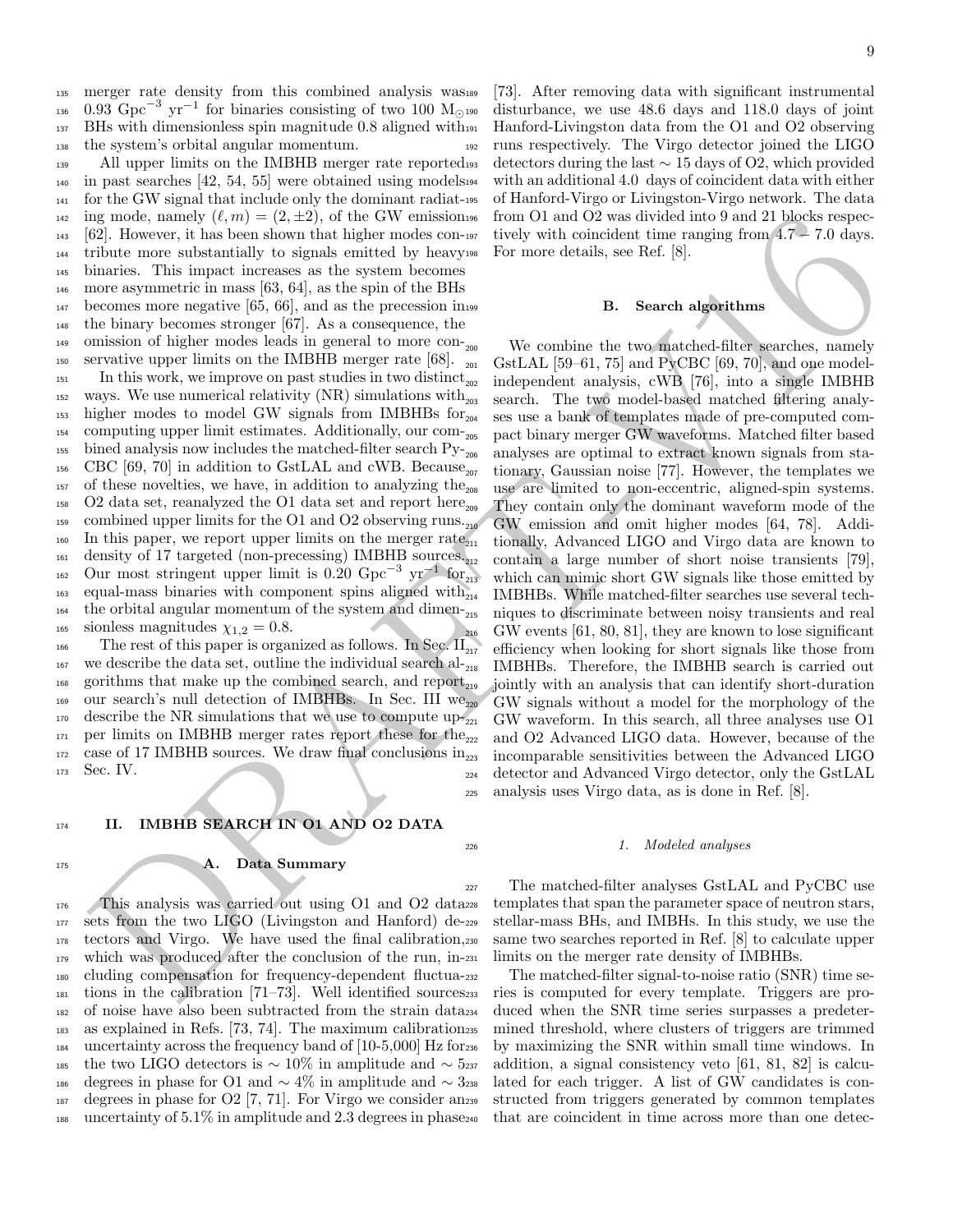tor, where the coincidence window takes into account the travel time between detectors. Next, a ranking statistic is calculated for each candidate that estimates a likeli- hood ratio that the candidate would be observed in the presence of a GW compared to a pure-noise expectation.  $_{246}$  Finally, a *p*-value<sup>1</sup> *P* is determined by comparing the value of its ranking statistic to that of triggers coming from background noise in the data. A detailed descrip- tion of the GstLAL and PyCBC pipelines can be found  $_{250}$  in Refs. [59–61, 75] and [69, 70], respectively; addition- $_{301}$  ally, details outlining how candidates are ranked across observing runs can be found in Ref. [8].

 The GstLAL analysis uses the template bank described in Ref. [83]. The region of this bank that overlaps the IMBHB parameter space, which starts at a total mass 256 of 100  $M_{\odot}$ , reaches up to a total mass of 400  $M_{\odot}$  insor the detector frame and covers mass ratios in the range 258 of  $1/98 < q < 1$ . The waveforms used are a reduced-309 order-model of the SEOBNRv4 approximant [84]. The spin of these templates are either aligned or anti-aligned with the orbital angular momentum of the system with dimensionless magnitudes less than 0.999.

<sup>263</sup> The PyCBC analysis uses the template bank described <sup>314</sup> in Ref. [85]. The region of this bank that overlaps the IMBHB parameter space reaches up to a total mass 266 of 500  $M_{\odot}$  in the detector frame, excluding templates with duration below 0.15 s, and covers the range of  $268 \text{ } 1/98 < q < 1.$  The waveforms used are also a reduced-319 order-model of the SEOBNRv4 approximant, and the aligned or anti-aligned dimensionless spin magnitudes are less than 0.998.

# <sup>272</sup> 2. Un-modeled analysis

 Coherent WaveBurst (cWB) is the GW transient de- tection algorithm designed to look for unmodeled short- duration GW transients in the multi-detector data from interferometric GW detector networks. Designed to oper- ate without a specific waveform model, cWB identifies co- incident excess power in the wavelet time-frequency rep- resentations of the detector strain data [86], for signal fre- quencies up to 1 kHz and durations up to a few seconds. The search identifies events that are coherent in multiple detectors and reconstructs the source sky location and signal waveforms by using the constrained maximum like- lihood method [76]. The cWB detection statistic is based on the coherent energy  $E_c$  obtained by cross-correlating  $235$  the signal waveforms reconstructed in multiple detectors. It is proportional to the network SNR and used to rank the events found by cWB.

<sup>289</sup> To improve the robustness of the algorithm against <sup>290</sup> non-stationary detector noise, cWB uses signal-<sup>291</sup> independent vetoes, which reduce the high rate of the

initial excess power triggers. The primary veto cut is on the network correlation coefficient  $c_c = E_c/(E_c + E_n)$ , where  $E_n$  is the residual noise energy estimated after the reconstructed signal is subtracted from the data. Typically, for a GW signal  $c_c \approx 1$  and for instrumental glitches  $c_c \ll 1$ . Therefore, candidate events with  $c_c < 0.7$  are rejected as potential glitches.

For hard space and to that A decided interesting on To interest the detection of ROBHRs are all the space of the space of the space of the space of the space of the space of the space of the space of the space of the spac To improve the detection efficiency of IMBHBs as well as to reduce the false alarm rates (FARs), the cWB analysis employs additional selection cuts based on the nature of IMBHB signals. IMBHB signals have two distinct <sup>303</sup> features in the time-frequency representation. First, the signal frequencies lie below 250 Hz. We use this to exclude all the non-IMBHB events in the search, including noise events. Secondly, the inspiral signal duration in the detector band is relatively short, which leads to relatively low SNR in the inspiral phase as compared to the merger and ringdown phases. In the cWB frame-310 work, chirp mass  $(M = (m_1 \ m_2)^{3/5} \ M^{-1/5})$  is estimated using the frequency evolution of a signal's inspiral. However, in the case of low SNRs, we cannot accurately esti-<sup>313</sup> mate the chirp mass of the binary [87]; still, we use this framework to introduce additional cuts on the estimated <sup>315</sup> chirp mass to reject non-IMBHB signals. The simulation studies show that IMBHB signals are recovered with  $_{317}$  |M| > 10 M<sub>\o</sub> which we use in this search. <sup>2</sup> We apply this selection cut to reduce the noise background when producing the candidate events.

For estimation of the statistical significance of the candidate event, each event is ranked against a sample of <sup>322</sup> background triggers obtained by repeating the analysis <sup>323</sup> on time-shifted data [1]. To exclude astrophysical events <sup>324</sup> from the background sample, the time shifts are selected <sup>325</sup> to be much longer (1 second or more) than the expected <sup>326</sup> signal time delay between the detectors. By using different time shifts, a sample of background events equivalent to approximately 500 years of background data is accumulated for each of the 30 blocks of data. The cWB candidate events that survived the cWB selection criteria, are assigned a FAR given by the rate of the corresponding background events with the coherent network SNR value larger than that of the candidate event.

#### C. Combined search

Each of our three algorithms produces its own list of <sup>336</sup> GW candidates, characterized by GPS time, FAR and associated p-value  $P$ . These three lists are then combined into a common single list of candidates. To avoid <sup>339</sup> counting candidates more than once, candidates within a time window of 100 ms across different lists are assumed to be the same. To account for the use of three search

<sup>&</sup>lt;sup>1</sup> The probability that noise would produce a trigger at least as significant as the observed candidate.

 $2$  Negative  $M$  values correspond to frequencies decreasing with time, which could be due to the pixels corresponding to ringdown part.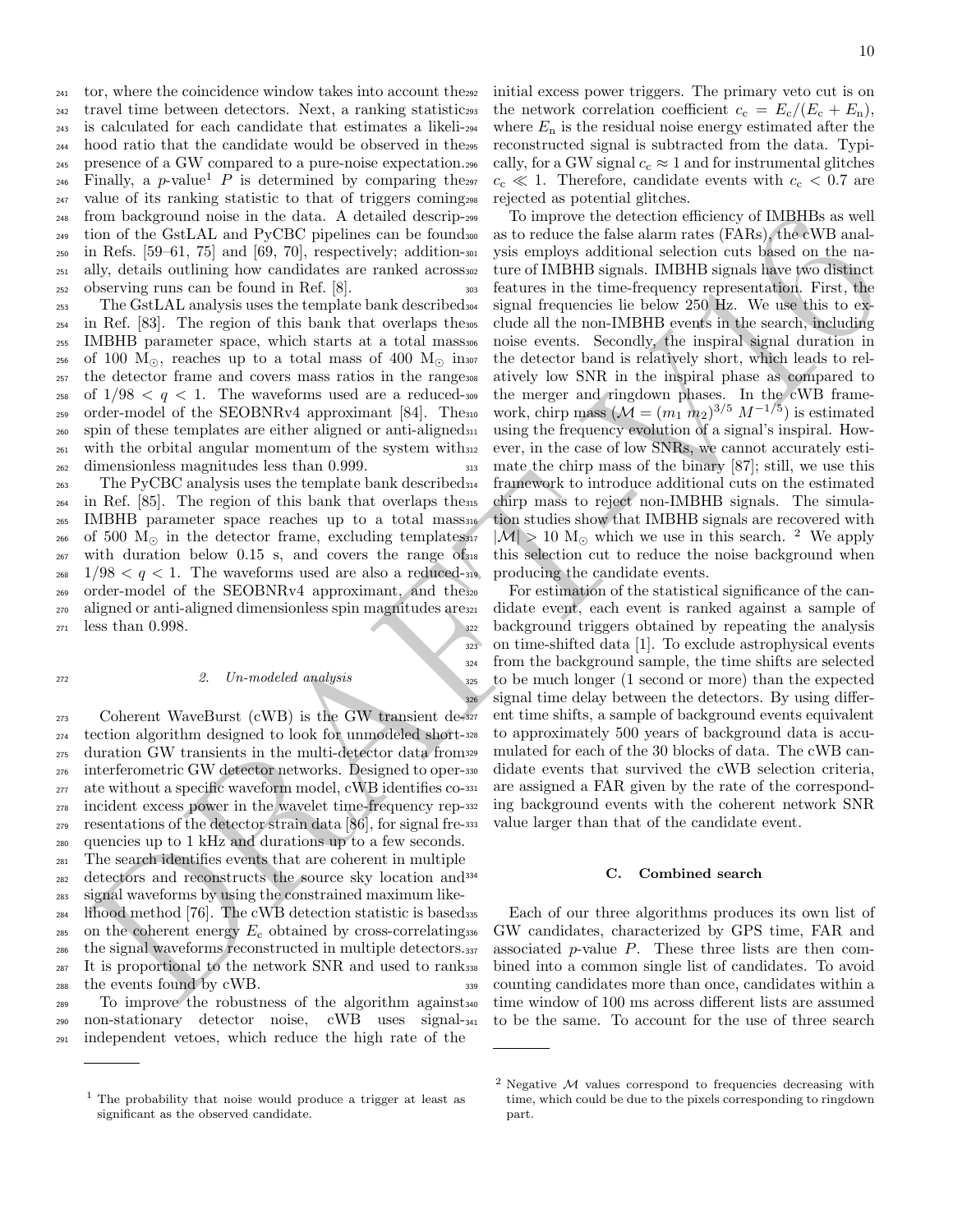342 algorithms, we apply a conservative trials factor of 3 and 360 <sup>343</sup> assign each candidate a new p-value given by

$$
\bar{P} = 1 - (1 - P_{\min})^3, \tag{1}_{363}
$$

 $_{344}$  where  $P_{\text{min}}$  denotes the minimum p-value reported across<sub>365</sub>  $_{345}$  the pipelines. This is equivalent to assuming that the  $_{366}$ three searches produce independent lists of candidates.<sup>3</sup><sub>367</sub> 346  $347$  We note that while this choice of trials factor affects the  $_{368}$ 348 significance of individual triggers, it will not change the  $_{349}$  numerical value of our upper limits. See Appendix B for  $_{370}$ <sup>350</sup> a more detailed discussion.

|                | No Date    | UTC        | Pipeline      | <b>FAR</b>     | SNR. | $P_{\rm m33}$         |
|----------------|------------|------------|---------------|----------------|------|-----------------------|
|                |            | time       |               | $\rm (yr^{-1}$ |      | 374                   |
| 1              | 2017-05-02 | 04:08:44.9 | cWB           | 0.34           | 11.6 | $0.14^{75}$           |
| $\overline{2}$ | 2017-06-16 | 19:47:20.8 | PyCBC         | 1.94           | 9.1  | 376<br>$0.59_{377}$   |
| 3              | 2015-11-26 | 04:11:02.7 | cWB           | 2.56           | 7.5  | 0.6888                |
| 4              | 2017-06-08 | 23:50:52.3 | cWB           | 3.57           | 10.0 | $0.79^{9}$            |
| 5              | 2017-04-05 | 11:04:52.7 | <b>GstLAL</b> | 4.55           | 9.3  | 380<br>$0.8 \S_{381}$ |
| 6              | 2015-11-16 | 22:41:48.7 | PyCBC         | 4.77           | 9.0  | 0.882                 |
| $\overline{7}$ | 2016-12-02 | 03:53:44.9 | <b>GstLAL</b> | 6.00           | 10.5 | $0.94^{33}$           |
| 8              | 2017-02-19 | 14:04:09.0 | <b>GstLAL</b> | 6.26           | 9.6  | 384<br>$0.95_{385}$   |
| 9              | 2017-04-23 | 12:10:45.0 | GstLAL        | 6.47           | 8.9  | 0.9586                |
| 10             | 2017-04-12 | 15:56:39.0 | GstLAL        | 8.22           | 9.7  | $0.98^{387}$          |

TABLE I: Details of the ten most significant events (excluding all published lower mass events). We report the date, UTC time, observing pipeline (individual analysis that observed the event with the highest significance), FAR, SNR, and  $P_{\min}$  for each event. The combined p-value  $\bar{P}$  of each event is calculated using Eq. 1. In the table, the events are tabulated in increasing value of  $P_{\text{min}}$ .

#### <sup>351</sup> D. Search results

<sup>352</sup> Here we report results from the combined cWB-353 GstLAL-PyCBC IMBHB search on full O1-O2 data. The<sub>402</sub>  $_{354}$  top 21 most significant events from the combined search<sub>403</sub>  $_{355}$  include the 11 GW events published in Ref. [8], namely<sub>and</sub> <sup>356</sup> GW150914 [1], GW151012, GW151226 [2], GW170104 357 [3], GW170608 [4], GW170729, GW170809, GW170814<sub>406</sub> 358 [6], GW170817 [5], GW170818, and GW170823, and  $10_{_{407}}$ <sup>359</sup> events tabulated in Table I. All the events in Table  $I_{408}$ 

have a FAR much larger than any of the GWs reported <sup>361</sup> in Ref. [8]; no event in this list was found with enough significance to claim an IMBHB detection.

 $\overline{\text{The top-ranked event}}^4$  from Table I was observed by <sup>364</sup> cWB in O2 data on May 2, 2017 at 04:08:44 UTC with a combined SNR of 11.6 in the two Advanced LIGO detectors and a significance of  $P_{\text{cWB}} = P_{\text{min}} = 0.14$ . Applying eq. 1, this event has a combined p-value of  $P = 0.36$ , too low to claim it as a gravitational wave detection.

Eric scarces procedures are constant in equations. The results are nothing by shown in the simple of our properties of the main of the simple of the simple of the simple of the simple of the simple of the simple of the si Despite the low significance of this trigger, its characteristics were consistent with those of an IMBHB, and we <sup>371</sup> decided to perform detailed data quality and parameter  $\frac{372}{2}$  estimation follow-ups.<sup>5</sup> In order to check for the pres-<sup>373</sup> ence of environmental or instrumental noise, this event was vetted with the same procedure applied to triggers of marginal significance found in previous searches [8] in <sup>376</sup> O1-O2 data. These checks identified a correlation between the trigger time and the glitching of optical lever lasers at the end of one arm of the Hanford detector. This is a known instrumental artifact previously observed to impact GW searches [88, 89]. The time of this trigger was not discarded by the pre-tuned data quality veto designed to mitigate the effects of these optical lever laser glitches. However, these vetoes are tuned for high efficiency and minimal impact on analyzable time rather than exhaustively removing all non-Gaussian features in the data. Further follow-up indicates that this instrumental artifact is likely contributing power to the grav- $\frac{388}{100}$  itational wave strain channel at the time and frequency <sup>389</sup> of the trigger. Given the SNR of the purported signal in <sup>390</sup> the Hanford detector and the relatively low significance <sup>391</sup> of the reported false alarm rate, we conclude that this <sup>392</sup> trigger is likely explained by detector noise.

### 393 III. UPPER LIMITS ON MERGER RATES

<sup>394</sup> Given that no IMBHB signal was detected by our <sup>395</sup> search, we proceed to place upper limits on the coales-<sup>396</sup> cence rate of these objects. This is done by estimat-<sup>397</sup> ing the sensitivity of our search to an astrophysically <sup>398</sup> motivated population of simulated IMBHB signals that <sup>399</sup> we inject in our detector data. However, given the ab-<sup>400</sup> sence of well motivated population estimates of IMBHBs, we opt for sampling the parameter space in a discrete manner (for details, please see Appendix C). As a consequence, in this section we estimate the sensitive distance reach as well as the upper limit on merger rate density for 17 selected fiducial IMBHB sources, tabulated in Table II of Appendix C using the loudest event method  $[90]$ , following the procedure outlined in Ref.  $[42]$ and described again in Appendix A. For a given IMBHB

<sup>3</sup> In general, correlations between searches would lead to a trials factor less than 3. However, at the time, we are not able to quantify this, and we choose to adopt the most conservative approach.

<sup>4</sup> We note that the most significant event in the O1 search reported in Ref. [42] is the third event in this Table.

 $^5$  See Appendix D for further details regarding the parameter estimation investigations of this candidate.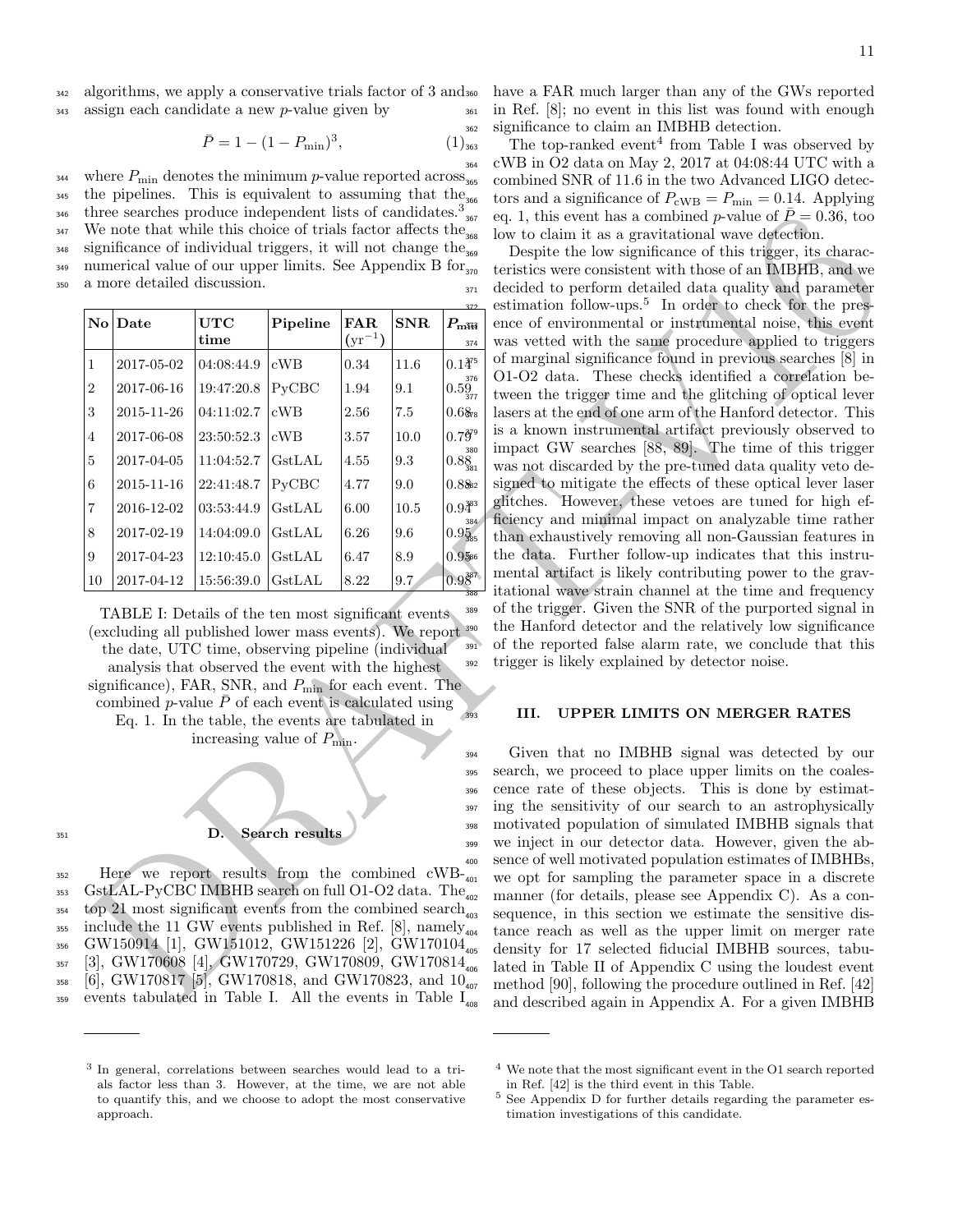source, gravitational waveforms from simulated systems scattered through space are injected into the data and recovered by each of the three analyses. In this section, 412 we describe our simulation set and present our findings.  $462$ 

#### <sup>413</sup> A. Injection set

Red. [42] reports upper limits on the neupre rate departs from a mail the luminosity and the control in the action is to the control in the control in the control in the control in the control in the control in the contro 414 Ref. [42] reports upper limits on the merger rate den-467 <sup>415</sup> sity for 12 IMBHB systems in its Table I. The waveform 416 simulations used to compute upper limits in that study<sup>469</sup> 417 contain only the dominant quadrupolar mode of the GW<sup>470</sup> <sup>418</sup> emission. In this work, we use highly accurate NR sim-<sup>419</sup> ulations computed by the SXS [91], RIT [92], and Geor-420 giaTech [93] codes, which include higher modes. Since<sup>473</sup> 421 higher modes are particularly important for large asym- $474$ <sup>422</sup> metries in mass and for high total mass binaries, in this <sup>423</sup> study we extend our parameter space to mass ratios as  $_{424}$  low as  $q = 1/10$  and total masses as high as  $M = 800M_{\odot}$ <sup>425</sup> (see Appendix C Table II for a detailed list). In general, 426 NR simulations can include modes of arbitrary  $(\ell, m)$  for  $427$  a given set of masses in the parameter space. However,  $477$ <sup>428</sup> weak modes are sometimes dominated by numerical noise<sub>478</sub>  $_{429}$  and do not agree when compared across different numer- $_{479}$ 430 ical codes. In fact, we disregard numerical modes with  $_{480}$ <sup>431</sup>  $\ell \geq 5$ , because these have comparatively small ampli-<sub>481</sub> tudes. The  $\ell > 5$  modes with  $m = \pm \ell$  have also particutudes. The  $\ell \geq 5$  modes with  $m = \pm \ell$  have also particu-433 larly short wavelengths, which makes it more challenging<sub>483</sub> <sup>434</sup> for numerical relativity codes to resolve the propagation<sub>asa</sub> 435 of these modes away from the binary. In order to  $assess_{\text{ass}}$ 436 the accuracy of the remaining modes, we only choose<sub>486</sub>  $437$  IMBHB simulations for which higher modes have been 438 computed by at least two different NR codes. We select<sub>488</sub> 439 only those higher modes that agree to an overlap of  $at_{489}$  $_{440}$  least 0.97 across all available NR codes for each of 17 the $_{490}$ selected simulations.<sup>6</sup> 441

 $442$  The higher modes that passed this criteria and were 443 included in our analysis were the following:  $(\ell, m) =_{493}$ 444  $\{(2, \pm 1), (2, \pm 2), (3, \pm 2), (3, \pm 3), (4, \pm 2), (4, \pm 3), (4, \pm 4)\}_{q_{44}}$ <br>Notably, the (2, 2) mode agrees across NR codes to an Notably, the  $(2, 2)$  mode agrees across NR codes to an<sub>495</sub> 446 overlap > 0.995 for every IMBHB source considered in  $447$  this study; the two modes closest to the 0.97 overlap<sub>497</sub> 448 threshold were the  $(4, 4)$  and  $(4, 3)$  modes. We note<sub>498</sub>  $_{449}$  that, similar to what was described in Ref. [68], omission<sub>499</sub> 450 of  $\ell > 4$  modes may lead to an underestimation of the<sub>500</sub>  $_{451}$  power within the detector band radiated by the largest<sub>501</sub> <sup>452</sup> mass binary BHs.

 $453$  Of the 17 selected sources, we include three cases with  $_{503}$ 454 spins aligned or anti-aligned with the total angular mo-<sub>504</sub> 455 mentum of the binary with dimensionless spin magni-<sub>505</sub> 456 tudes  $|\chi_{1,2}| = 0.8$ . The IMBHB injections are uni-<sub>506</sub>  $457$  formly distributed in the binary orientation parameters<sub>507</sub> 458  $(\varphi, \cos(\iota))$ , uniformly distributed in co-moving volume up<sub>508</sub>

to red shift  $z \sim 1$  (luminosity distance of 6.7 Gpc) us-<sup>460</sup> ing the TT+lowP+lensing+ext cosmological parameters given in Table IV of Ref.  $[94]$ , and individually redshifted according to this cosmological model. The overall effect <sup>463</sup> of cosmological redshift is to shift each GW signal to <sup>464</sup> lower frequencies. At a given redshift, the mass of the  $465$  injection in the detector frame is  $(1+z)$  times larger than <sup>466</sup> the source frame mass, and the luminosity distance is  $(1+z)$  times the comoving distance. At redshifts of z=1, this results in a decrease in SNR, ranging from  $\sim 20\%$ for an equal-mass  $M = 100 \text{ M}_{\odot}$  face-on system to ~ 50% for an equal-mass,  $M = 200 \text{ M}_{\odot}$  face-on system. The for an equal-mass,  $M = 200$  M<sub> $\odot$ </sub> face-on system. injections are spaced roughly uniformly in time with an interval of at least 80 seconds over the  $T_0 = 413.71$  days of O1-O2 observing time, and each injection set covers a <sup>474</sup> total space-time volume  $\langle VT \rangle_{\text{tot}} = 110.68 \text{ Gpc}^3 \text{ yr}.$ 

# B. Sensitive distance reach and merger rate density estimate

We use the loudest event method [90] to calculate the sensitive distance reach of our search and to place up-<sup>479</sup> per limits on the merger rate density of IMBHBs (see Appendix C for a detailed description of our procedure). The results of our combined search are reported using a combined p-value of  $\bar{P} = 0.36$  given by that of our loudest event in Table I.

The left panel of Figure 1 shows the sensitive distance reach of our combined search toward our 17 targeted IMBHB sources represented in the  $m_1 - m_2$  plane (see Table II in Appendix C for a more detailed description). We find an across-the-board improvement in the sensitive distance of our combined search compared to the 12 targeted sources reported in Ref. [42]. In particu-<sup>491</sup> lar, we find that the combined search is most sensitive to the  $(100 + 100)$  M<sub> $\odot$ </sub> aligned-spin source, which can be observed up to 1.8 Gpc and is an increase of more than 10% compared to the 1.6 Gpc obtained in Ref.  $[42]$ . These improvements are the result of better detector sensitivity, the inclusion of higher modes in our injections, and significant improvements to the cWB search algorithm. As a general trend, our reach decreases for increasing mass ratio and for increasing total mass once this surpasses  $\sim 200 M_{\odot}$ . There are several reasons for this behaviour. First, the intrinsic amplitude of IMBHB <sup>502</sup> signal decreases as the mass ratio decreases for a fixed total mass. Second, sources with small  $q$  have a significant fraction of their power contained in their higher modes. <sup>505</sup> Consequently, they are not well matched by our search templates, which only include the dominant quadrupole mode. Last, although the intrinsic luminosity of IMBHBs rises with total mass, the merger frequency decreases, <sup>509</sup> and so signals persist in the detector sensitive frequency <sup>510</sup> band for a very short duration. This makes it difficult <sup>511</sup> to distinguish them from noise transients. This effect is evident from the roughly equivalent sensitive distances 513 obtained for the (60+60)  $M_{\odot}$  and (100+100)  $M_{\odot}$  sources

 $^6$  We did allow for overlaps below 0.97 if the mode's contribution  $_{512}$ to the waveform was negligible.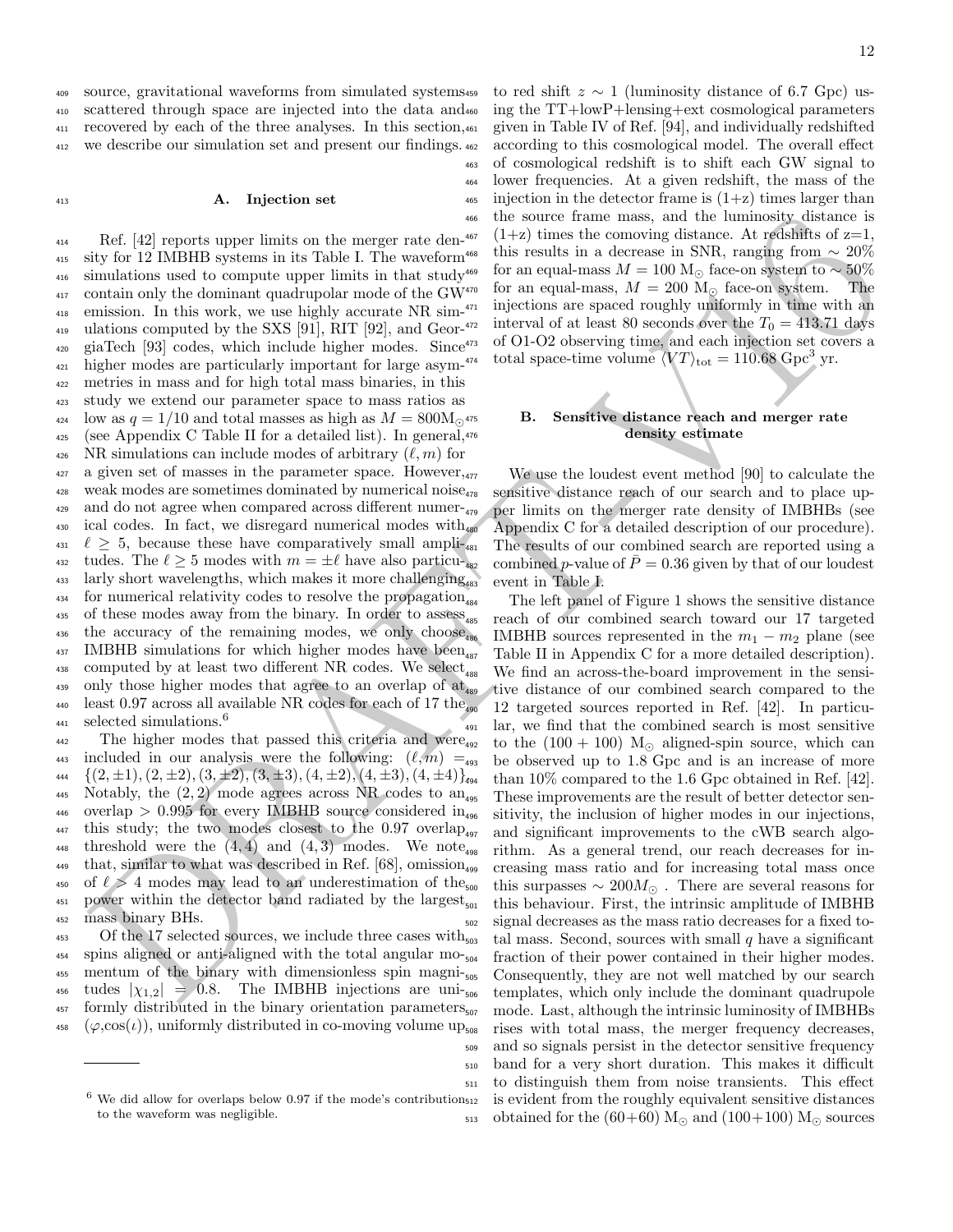

Figure. 1. The sensitive distance reach  $(D_{\langle VT \rangle_{\rm sen}})$  in Gpc (left-panel) and 90% upper limit on merger rate density

 $(R_{90\%})$  in Gpc<sup>-3</sup> yr<sup>-1</sup> (right-panel) for the 17 targeted IMBHB sources in the  $m_1 - m_2$  plane. Each circle corresponds to one class of IMBHBs in the source frame with a number in the circle indicating  $D_{\langle VT \rangle_{\rm sen}}$  (left-panel) or  $R_{90\%}$  (right-panel). Spinning injection sets are labelled and shown as displaced circles. The blue and light blue shaded regions mark the template space encompassed by the GstLAL ( $M < 400$  M<sub>o</sub>) and PyCBC ( $M < 500$  M<sub>o</sub>) template banks respectively.

<sup>514</sup> despite the significantly larger total mass of the latter. <sup>515</sup> The right panel of Figure 1 shows the upper lim-<sup>516</sup> its on the merger rate density of our 17 targeted <sup>517</sup> IMBHB sources, which improve on those reported af-<sup>518</sup> ter O1 in Ref. [42]. We set our most stringent up- $_{519}$  per limit at  $0.20 \text{ Gpc}^{-3} \text{ yr}^{-1}$  for equal-mass spin- $_{520}$  aligned IMBHBs with component masses of 100 M<sub> $\odot$ </sub>  $_{521}$  and aligned dimensionless spins of 0.8. By assuming  $522$  a redshift-independent globular cluster (GC) density of  $_{546}$  $3 \text{ GC Mpc}^{-3}$  [95], we find that this upper limit is equiv- $_{524}$  alent to 0.07 GC<sup>-1</sup> Gyr<sup>-1</sup>, an improvement of a factor  $\sigma$ <sub>525</sub> of ~ 5 over the 0.31 GC<sup>-1</sup> Gyr<sup>-1</sup> that was reported in  $526$  Ref. [42]. We also observe that for all equal mass ra- $_{550}^{349}$  $527$  tio IMBHB sources, the merger rate density upper  $\lim_{\epsilon_{551}}$ <sub>528</sub> its are also impoved. The sources with unequal masses<sub>552</sub> <sup>529</sup> show larger improvement in the merger rate density as <sup>530</sup> compared to previous result.

## 531 IV. CONCLUSIONS

 We have conducted a search for IMBHBs in the data collected in the two observing runs of the Advanced LIGO and Virgo detectors. This search combined three analysis pipelines: two matched-filter algorithms Gst- LAL and PyCBC and the model-independent algorithm cWB. The PyCBC and cWB analyses use data from the Advanced LIGO detectors, and GstLAL uses data from the Advanced LIGO and Advanced Virgo detectors. No IMBHB detections were made in this search. The loudest candidate event was found with a marginal  $p$ -value  $\overline{P} = 0.36$  in our combined search. A detailed detector <sup>543</sup> characterization study of this event suggested that it is likely explained by the detector noise.

Given the null detection, we place upper limits on the merger rate density for 17 IMBHB systems. For estimation of the rate upper limits, we use NR waveforms provided by the SXS, RIT, and Georgia Tech groups that include higher modes in the gravitational-wave emission. The reported rate limits are significantly more stringent than the previous result reported in Ref. [42]. In particular, the most stringent rate limit of 0.20  $Gpc^{-3}yr^{-1}$ placed on (100+100)  $M_{\odot}$  aligned spin IMBHB systems is <sup>554</sup> an improvement of a factor of ∼ 5. This improvement is <sup>555</sup> due to the combination of three factors: the increased <sup>556</sup> sensitivity of our detector network, the improvements <sup>557</sup> in the cWB search algorithm, and the incorporation of <sup>558</sup> higher modes into our models for IMBHB signals.

<sup>559</sup> Anticipated increases of the network sensitivity in future runs, particularly at low frequency, and further improvement of the search algorithms will place more strin-<sup>562</sup> gent upper limits on the merger rate density of IMBHBs and may even result in the first definitive detection of an IMBH.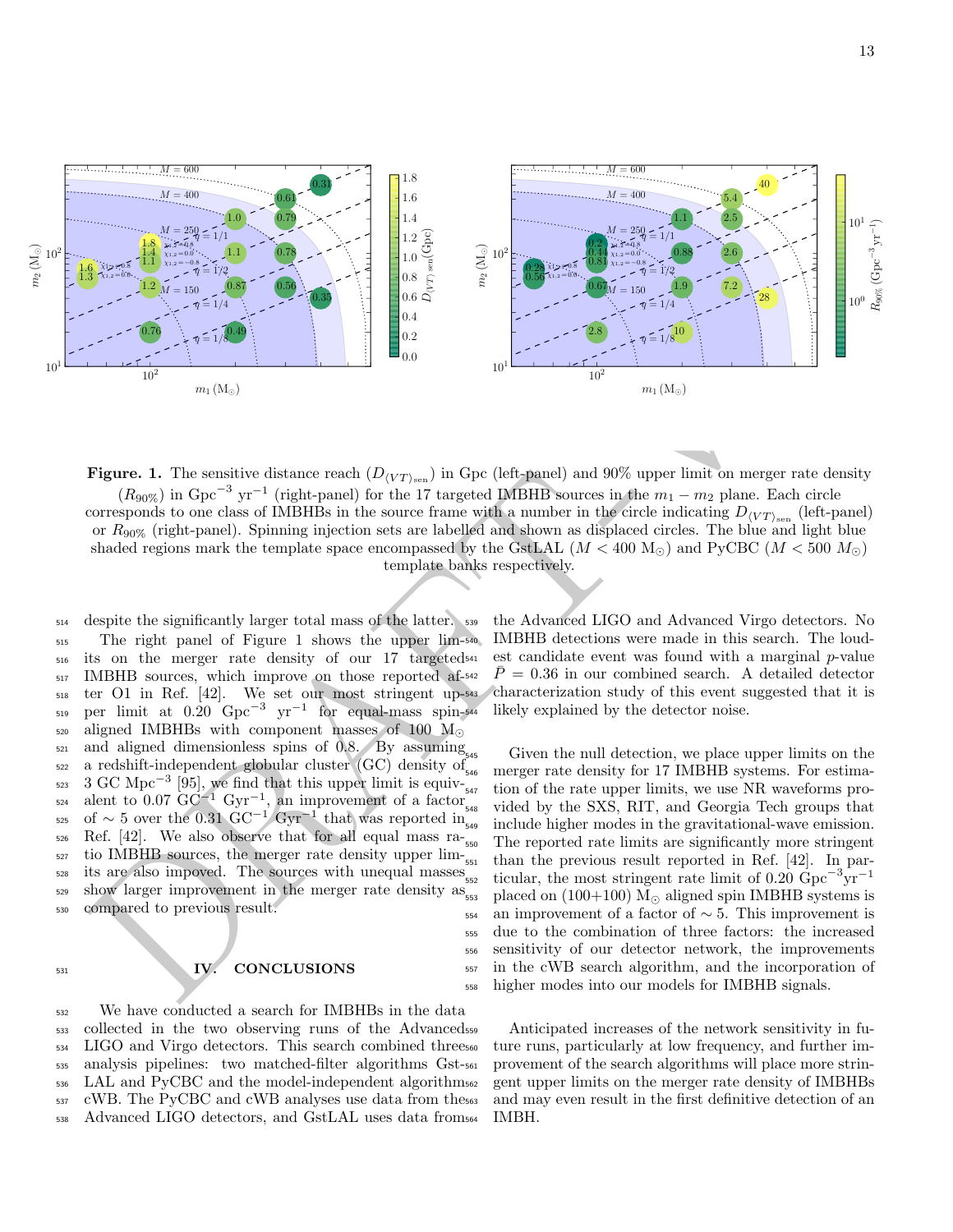by the intertion and memberian of the UKO Laboratory are respectively as the constraints of the control of the UKO Laboratory intertion is the intertion of the UKO Laboratory Properties. Control is the intertion of the in <sup>566</sup> The authors gratefully acknowledge the support of the<sup>621</sup> <sup>567</sup> United States National Science Foundation (NSF) for <sup>568</sup> the construction and operation of the LIGO Laboratory <sup>569</sup> and Advanced LIGO as well as the Science and Tech-<sup>570</sup> nology Facilities Council (STFC) of the United King-<sup>571</sup> dom, the Max-Planck-Society (MPS), and the State of <sup>572</sup> Niedersachsen/Germany for support of the construction <sup>573</sup> of Advanced LIGO and construction and operation of  $\,$  the GEO600 detector. Additional support for Advanced  $\,$ <sup>575</sup> LIGO was provided by the Australian Research Council. 576 The authors gratefully acknowledge the Italian Istituto<sup>627</sup> <sup>577</sup> Nazionale di Fisica Nucleare (INFN), the French Centre <sup>578</sup> National de la Recherche Scientifique (CNRS) and the <sup>579</sup> Foundation for Fundamental Research on Matter sup-<sup>580</sup> ported by the Netherlands Organisation for Scientific Re-581 search, for the construction and operation of the Virgo<sup>632</sup> 582 detector and the creation and support of the EGO consor-633 583 tium. The authors also gratefully acknowledge research<sup>634</sup> 584 support from these agencies as well as by the Council of<sup>635</sup> 585 Scientific and Industrial Research of India, the Depart-<sup>636</sup> 586 ment of Science and Technology, India, the Science & En-637 587 gineering Research Board (SERB), India, the Ministry of<sup>638</sup> <sup>588</sup> Human Resource Development, India, the Spanish Agen-589 cia Estatal de Investigación, the Vicepresidència i Consel-640 590 leria d'Innovació, Recerca i Turisme and the Conselleria 591 d'Educació i Universitat del Govern de les Illes Balears, <sup>592</sup> the Conselleria d'Educació, Investigació, Cultura i Es-<sup>593</sup> port de la Generalitat Valenciana, the National Science  $_{594}$  Centre of Poland, the Swiss National Science Foundation 595 (SNSF), the Russian Foundation for Basic Research, the  $_{643}$ 596 Russian Science Foundation, the European Commission, 644  $_{597}$  the European Regional Development Funds (ERDF), the  $_{645}$ <sup>598</sup> Royal Society, the Scottish Funding Council, the Scot- $_{599}$  tish Universities Physics Alliance, the Hungarian Scien- $_{647}$  $\frac{600}{1000}$  tific Research Fund (OTKA), the Lyon Institute of Ori- $_{601}$  gins (LIO), the Paris Île-de-France Region, the National<sub>649</sub>  $602$  Research, Development and Innovation Office Hungary<sub> $650$ </sub> <sup>603</sup> (NKFIH), the National Research Foundation of Korea, <sup>604</sup> Industry Canada and the Province of Ontario through <sup>605</sup> the Ministry of Economic Development and Innovation, <sup>606</sup> the Natural Science and Engineering Research Council <sup>607</sup> Canada, the Canadian Institute for Advanced Research, <sup>608</sup> the Brazilian Ministry of Science, Technology, Innova- $\frac{609}{100}$  tions, and Communications, the International Center for  $610$  Theoretical Physics South American Institute for Fun- $_{654}$  $_{611}$ damental Research (ICTP-SAIFR), the Research  $\operatorname{Grants}_{_{655}}$ <sup>612</sup> Council of Hong Kong, the National Natural Science <sup>613</sup> Foundation of China (NSFC), the Leverhulme Trust, the <sup>614</sup> Research Corporation, the Ministry of Science and Tech-<sup>615</sup> nology (MOST), Taiwan and the Kavli Foundation. The <sup>616</sup> authors gratefully acknowledge the support of the NSF, <sup>617</sup> STFC, MPS, INFN, CNRS and the State of Niedersach-656 <sup>618</sup> sen/Germany for provision of computational resources.

#### Appendix A: Sensitive Distance reach and merger rate

<sup>619</sup> In this appendix we provide further details on our <sup>620</sup> method to compute the averaged spacetime volume observed by a search and its corresponding sensitive distance at a given significance threshold. In general, the averaged spacetime volume to which our searches are sensitive is given by  $[96, 97]$ :

$$
\langle VT \rangle_{\text{sen}} = T_0 \int dz \, d\theta \, \frac{dV_c}{dz} \, \frac{1}{1+z} \, s(\theta) \left( f(z,\theta). \right) \tag{A1}
$$

Here,  $T_0$  is the length of the observation in the detector frame, and  $V_c(z)$  is the co-moving volume spanned by a sphere of redshift z. The function  $s(\theta)$  is the distribution of binary parameters  $\theta$ , and  $0 \leq f(z, \theta) \leq 1$ , where  $f(z, \theta)$  denotes the fraction of injections with parameters  $\theta$  detected at a redshift z.

In this determination of sensitivity we have two main limitations. First, the true population of IMBHBs in the Universe is unknown, so it prevents us from choosing a particular function  $s(\theta)$ . Second, numerical relativity waveforms cover a discrete parameter space in  $\theta$ . For this reason, our study is focused on probing a discrete set of IMBHB classes with parameters  $\{\theta_i\}$ , described in Table II. Then the averaged space-time volume sensitivity of Eq. A1 can be approximated using a Monte-Carlo technique via

$$
\langle VT \rangle_{\rm sen} \sim \frac{N_{\rm rec}}{N_{\rm tot}} \langle VT \rangle_{\rm tot} \,. \tag{A2}
$$

Here,  $N_{\text{tot}}$  is the total number of injections in a given set, which are distributed in redshift and source orientations as indicated in Sec. IIIA.  $\langle VT \rangle_{\text{tot}}$  is the total spacetime volume into which injections were distributed.  $N_{\text{rec}}$  is the number of recovered injections by the search, i.e. the <sup>646</sup> number of injections assigned a value  $\bar{P} \leq \bar{P}_0$ , where  $\bar{P}_0$ is in general some arbitrary threshold. In our case, we set <sup>648</sup>  $\bar{P}_0 = 0.36$ , which is the  $\bar{P}$  of our most significant event in our combined search.

The corresponding sensitive distance reach is computed as

$$
D_{\langle VT \rangle_{\rm sen}} = \left(\frac{3 \langle VT \rangle_{\rm sen}}{4\pi T_{\rm a}}\right)^{1/3},\tag{A3}
$$

where  $T_a$  is the amount of time analyzed by the search. We estimated the 90  $\%$  confidence upper limit in the merger rate density for selected simulated signal classes as given by

$$
R_{90\%} = -\frac{\ln(0.1)}{\langle VT \rangle_{\rm sen}},\tag{A4}
$$

where  $\langle VT \rangle_{\text{sen}}$  is estimated using the loudest event method and Equation A2.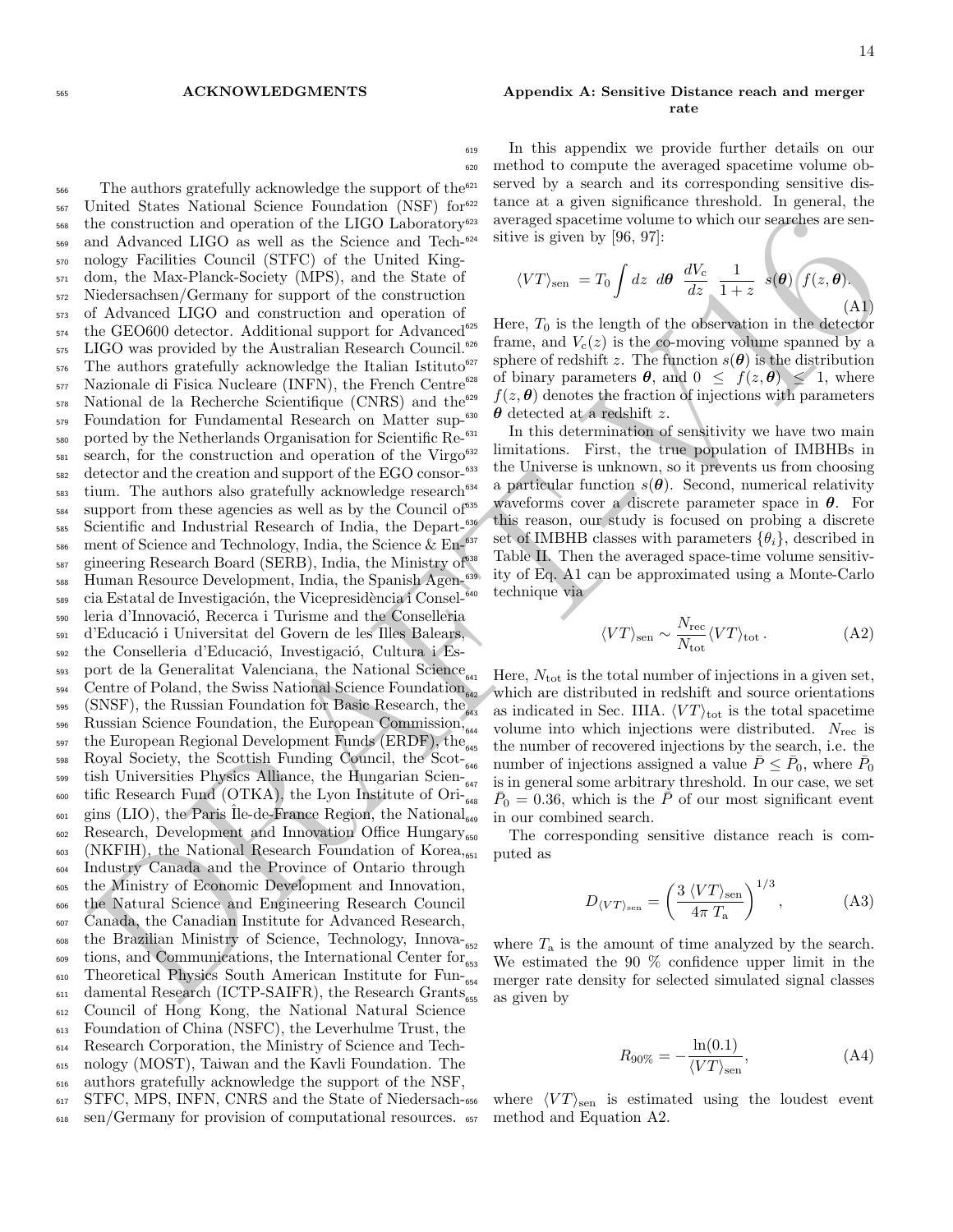#### Appendix B: Determining the p-value of the combined search

<sup>658</sup> In general, the p-value of the triggers of our combined <sup>659</sup> search is given by

$$
\bar{P} = 1 - (1 - P_{\min})^m, \tag{B1}_{\text{00}}^{\text{00}}
$$

 $\frac{660}{1000}$  where  $P_{\text{min}}$  is the minimum p-value reported by any of  $\frac{694}{1000}$ 661 our three searches, and  $m \in [1,3]$  is the trials factor. The  $\epsilon_{662}$  trials factor is  $m = 1$  if the three searches are fully corre- $\epsilon_{666}$ <sup>663</sup> lated (for instance, if they are the same search) and three <sup>664</sup> if they are fully independent. In this work we adopt a 665 conservative approach and choose  $m = 3$ , omitting pos-699 <sup>666</sup> sible correlations between the three analysis pipelines. <sup>667</sup> Indeed, excluding the eleven detected GWs mentioned in 668 Sec. II D, none of the 123 events with  $FAR < 100/yr$  was  $\frac{3}{100}$ <sup>669</sup> common across the three pipelines.

 $\frac{670}{100}$  We note that while the significance of individual trig- $\frac{704}{705}$  $671$  gers depends on our particular choice for the trials factor  $\frac{100}{706}$  $\sigma$ <sub>672</sub> m applied in Eq. B1 (which we set to  $m = 3$ ),  $N_{\text{rec}}$  is  $\frac{673}{673}$  independent of this choice. This is because every GW<sup>707</sup>  $674$  candidate output by the three analyses, including our <sup>675</sup> loudest event, will have the same trials factor applied  $\frac{676}{110}$  when combined into a single list, so that their relative  $\frac{67}{110}$ <sup>677</sup> ranking will remain unchanged (see Sec. II C). There-<sup>678</sup> fore, the numerical value of our upper limit is unaffected <sup>679</sup> by our conservative choice of  $m = 3$ , since any choice  $\frac{13}{714}$ 680 would yield the same  $N_{\text{rec}}$  and  $\langle VT \rangle_{\text{sen}}$ .

 As pointed out, since our choice of the trials factor affects the significance of individual triggers, our conser- vative approach may overly diminish the significance of prospective louder IMBHB triggers, and it may become important to make more accurate estimates of m in the r20 future. Since the lowest p-value reported by any of our $721$ 687 individual analyses was  $P = 0.14$ , we conclude that our  $z_2$ 688 choice of m does not impact our conclusion that no IMB-723

# Appendix C: Sensitive distance reach for individual

<sup>689</sup> HBs have been observed.

<sup>690</sup> In this appendix, we report and compare the sensi-<sup>91</sup> tive distance reach of the three individual searches and <sup>22</sup> the combined search at their respective loudest event <sup>693</sup> thresholds (see Table II). For the case of the individual searches, this threshold is set to  $\bar{P}_0 = 0.14$ , equal to the loudest (most significant) event found by cWB; for the combined search, this is set to  $P_0 = 0.36$ . We control for differences in the amount of analyzed time by only considering common observing times in Table II, which allows for a more direct comparison between the searches.

search algorithms

 $P_{\text{max}} = 1 - (1 - P_{\text{max}})^m$ , (11) as the distance seated for the discussion and the constrained and<br>not the constraine and the constrained by any constrained by the constrained and the discussion and the<br>property of the met Table II shows that cWB reports the largest sensitive distance reach to every IMBHB source considered. This is expected for sources with  $M_{\text{tot}} > 500$  M<sub> $\odot$ </sub>, since the GstLAL and PyCBC template banks are bounded by a total mass 400  $M_{\odot}$  and 500  $M_{\odot}$ , respectively. Additionally, since cWB is not limited by constraints on waveform morphology, it significantly outperforms matchedfilter analyses in the large mass and small mass ratio regions of the parameter space that are covered by our analyses' template banks. This finding is consistent with Ref. [68], since in that region of parameter space, signals are shorter and higher modes are more important. Ref. [68] also found that matched-filter searches outper-<sup>713</sup> form cWB in the low mass end of our parameter space. Since then, however, cWB has undergone major improve-<sup>715</sup> ments that have led to a sensitivity comparable to that of matched filter searches even for the lightest equal-mass systems considered in this analysis.

GstLAL reports sensitive distance reaches that are lower than those found in Ref. [42]. This is the result of using a large bank here that was not specifically tuned and targeted for IMBHBs. Future searches will benefit from investigations into optimal template placement and binning as well as a return to a dedicated IMBH bank.

#### Appendix D: Loudest event parameter estimation

 Despite the low significance of our loudest event, two  $738$  $\frac{1}{725}$  characteristics motivated a detailed followup analysis. On the one hand, initial parameter estimation put this  $741$  trigger in the IMBHB region of the parameter space. On  $_{742}$  $\frac{1}{728}$  the other, this trigger was observed by our matched filter  $\frac{1}{743}$ <sup>729</sup> analyses with an SNR of only  $\sim 6$ , much lower than that<sup>"3</sup><br><sup>730</sup> recovered by cWB. If this were a real GW, this difference<sup>744</sup> recovered by cWB. If this were a real GW, this difference might be indicative that the signal contained physics that  $\frac{736}{746}$  our search templates omit (such as precession and higher modes), which would lead to a reduction of its SNR and significance.

<sup>735</sup> To explore this possibility, we ran standard parameter

estimation on this event using the same approximants <sup>737</sup> used in Ref. [8], namely SEOBNRv4 [84] and IMRPhe- $100 \text{ mPv2}$  [98]. Note that the latter approximant includes the effects of precession that our search templates omit. For the precessing IMRPhenomP run, we assumed a spin magnitude prior uniform between 0 and 0.99, and spin orientations were isotropically distributed on the sphere; for the spin-aligned SEOBNR waveforms, we used a spin prior such that the components of the spin aligned with <sup>745</sup> the orbital angular momentum matched the prior used for the IMRPhenomP analysis. Remarkably, the two analyses not only report broadly consistent parameter posterior distributions but they also report consistent  $749$  SNRs of  $\sim 6$ , in agreement with that reported by our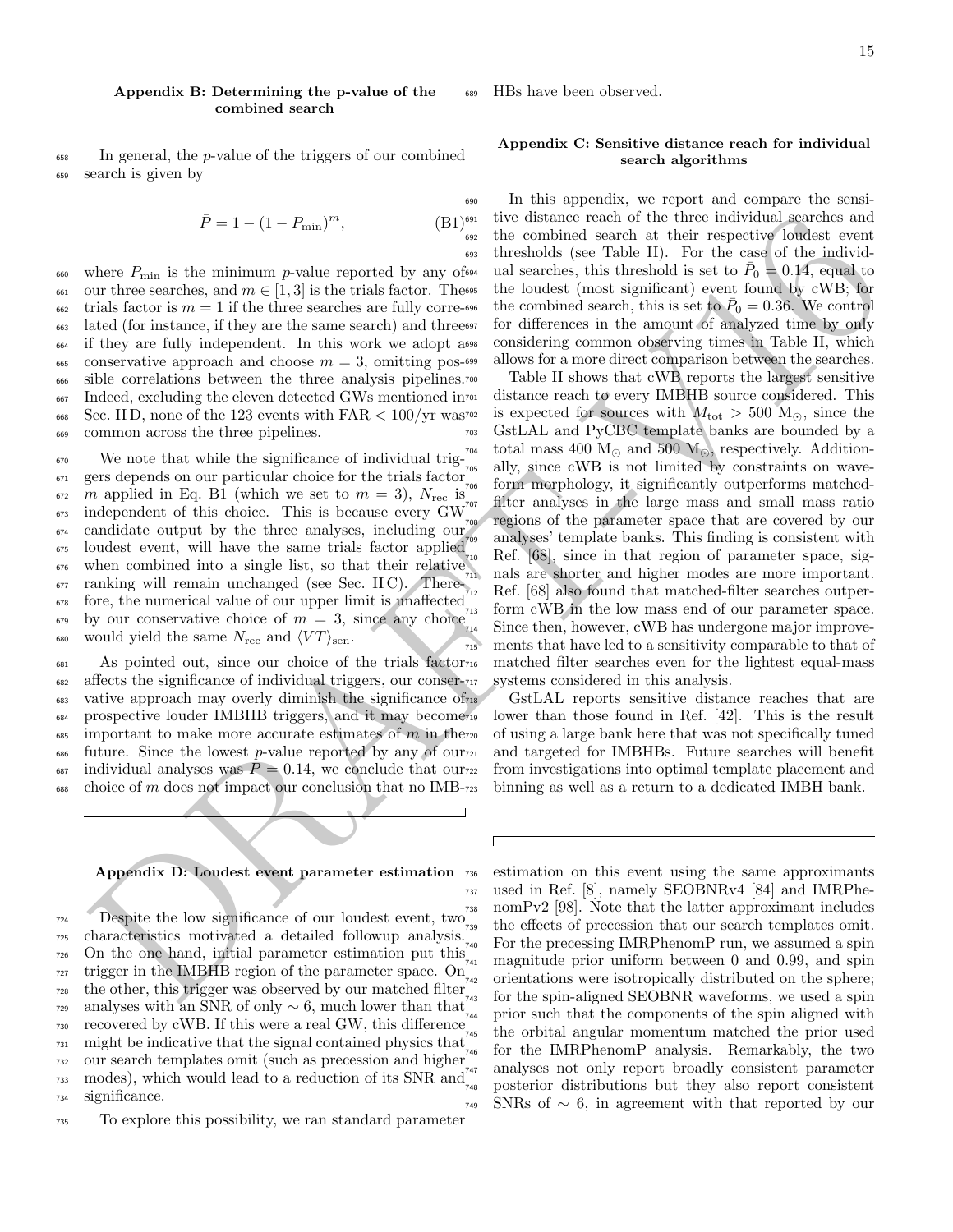|                                                                                                                                                                                                                                                                                                                                                                                                                                                                                                                                                                                                                                                                                                                                                                                                                                                                                                                                                                                                                                                                                                                                                                                                                                                                                                                                                                                                                                                                                                                                                                                                                                                                                                                                                                                                                                                                                                                                                                                                        | m <sub>1</sub>  | m <sub>2</sub>  | spin             | $\boldsymbol{M}$ | NR-simulation                            | $D_{\langle VT \rangle_{\rm sen}}$ (Gpc) |          |          |                             |  |
|--------------------------------------------------------------------------------------------------------------------------------------------------------------------------------------------------------------------------------------------------------------------------------------------------------------------------------------------------------------------------------------------------------------------------------------------------------------------------------------------------------------------------------------------------------------------------------------------------------------------------------------------------------------------------------------------------------------------------------------------------------------------------------------------------------------------------------------------------------------------------------------------------------------------------------------------------------------------------------------------------------------------------------------------------------------------------------------------------------------------------------------------------------------------------------------------------------------------------------------------------------------------------------------------------------------------------------------------------------------------------------------------------------------------------------------------------------------------------------------------------------------------------------------------------------------------------------------------------------------------------------------------------------------------------------------------------------------------------------------------------------------------------------------------------------------------------------------------------------------------------------------------------------------------------------------------------------------------------------------------------------|-----------------|-----------------|------------------|------------------|------------------------------------------|------------------------------------------|----------|----------|-----------------------------|--|
|                                                                                                                                                                                                                                                                                                                                                                                                                                                                                                                                                                                                                                                                                                                                                                                                                                                                                                                                                                                                                                                                                                                                                                                                                                                                                                                                                                                                                                                                                                                                                                                                                                                                                                                                                                                                                                                                                                                                                                                                        | $\rm M_{\odot}$ | $\rm M_{\odot}$ | $\chi_{1,2}$     | $M_{\odot}$      |                                          |                                          |          |          | $cWB$ GstLAL PyCBC combined |  |
|                                                                                                                                                                                                                                                                                                                                                                                                                                                                                                                                                                                                                                                                                                                                                                                                                                                                                                                                                                                                                                                                                                                                                                                                                                                                                                                                                                                                                                                                                                                                                                                                                                                                                                                                                                                                                                                                                                                                                                                                        | 60              | 60              | $\overline{0}$   | 120              | SXS:BBH:0180, RIT:BBH:0198:n140, GT:0905 | 1.2                                      | 1.2      | 1.2      | $1.3\,$                     |  |
|                                                                                                                                                                                                                                                                                                                                                                                                                                                                                                                                                                                                                                                                                                                                                                                                                                                                                                                                                                                                                                                                                                                                                                                                                                                                                                                                                                                                                                                                                                                                                                                                                                                                                                                                                                                                                                                                                                                                                                                                        | 60              | 60              | 0.8              | 120              | SXS:BBH:0230, RIT:BBH:0063:n100, GT:0424 | 1.6                                      | 1.0      | 1.5      | 1.6                         |  |
|                                                                                                                                                                                                                                                                                                                                                                                                                                                                                                                                                                                                                                                                                                                                                                                                                                                                                                                                                                                                                                                                                                                                                                                                                                                                                                                                                                                                                                                                                                                                                                                                                                                                                                                                                                                                                                                                                                                                                                                                        | 100             | 20              | $\overline{0}$   | 120              | SXS:BBH:0056, RIT:BBH0120:n140, GT:0906  | 0.72                                     | 0.69     | 0.70     | 0.76                        |  |
|                                                                                                                                                                                                                                                                                                                                                                                                                                                                                                                                                                                                                                                                                                                                                                                                                                                                                                                                                                                                                                                                                                                                                                                                                                                                                                                                                                                                                                                                                                                                                                                                                                                                                                                                                                                                                                                                                                                                                                                                        | 100             | 50              | $\overline{0}$   | 150              | SXS:BBH:0169, RIT:BBH:0117:n140, GT:0446 | 1.2                                      | 0.79     | 1.1      | $1.2\,$                     |  |
|                                                                                                                                                                                                                                                                                                                                                                                                                                                                                                                                                                                                                                                                                                                                                                                                                                                                                                                                                                                                                                                                                                                                                                                                                                                                                                                                                                                                                                                                                                                                                                                                                                                                                                                                                                                                                                                                                                                                                                                                        | 100             | 100             | $-0.8$           | $200\,$          | SXS:BBH:0154, RIT:BBH:0068:n100          | 1.1                                      | 1.0      | $0.99\,$ | $1.2\,$                     |  |
|                                                                                                                                                                                                                                                                                                                                                                                                                                                                                                                                                                                                                                                                                                                                                                                                                                                                                                                                                                                                                                                                                                                                                                                                                                                                                                                                                                                                                                                                                                                                                                                                                                                                                                                                                                                                                                                                                                                                                                                                        | 100             | 100             | $\mathbf{0}$     | 200              | SXS:BBH:0180, RIT:BBH:0198:n140,GT:0905  | 1.4                                      | 0.90     | $1.3\,$  | 1.4                         |  |
|                                                                                                                                                                                                                                                                                                                                                                                                                                                                                                                                                                                                                                                                                                                                                                                                                                                                                                                                                                                                                                                                                                                                                                                                                                                                                                                                                                                                                                                                                                                                                                                                                                                                                                                                                                                                                                                                                                                                                                                                        | 100             | 100             | 0.8              | 200              | SXS:BBH:0230, RIT:BBH:0063:n100, GT:0424 | 1.8                                      | 1.2      | 1.7      | 1.8                         |  |
|                                                                                                                                                                                                                                                                                                                                                                                                                                                                                                                                                                                                                                                                                                                                                                                                                                                                                                                                                                                                                                                                                                                                                                                                                                                                                                                                                                                                                                                                                                                                                                                                                                                                                                                                                                                                                                                                                                                                                                                                        | 200             | 20              | $\overline{0}$   | 220              | RIT:BBH:Q10:n173, GT:0568                | 0.48                                     | 0.30     | $0.36\,$ | 0.49                        |  |
|                                                                                                                                                                                                                                                                                                                                                                                                                                                                                                                                                                                                                                                                                                                                                                                                                                                                                                                                                                                                                                                                                                                                                                                                                                                                                                                                                                                                                                                                                                                                                                                                                                                                                                                                                                                                                                                                                                                                                                                                        | 200             | 50              | $\mathbf{0}$     | 250              | SXS:BBH:0182, RIT:BBH:0119:n140, GT:0454 | $0.85\,$                                 | 0.48     | 0.67     | 0.87                        |  |
|                                                                                                                                                                                                                                                                                                                                                                                                                                                                                                                                                                                                                                                                                                                                                                                                                                                                                                                                                                                                                                                                                                                                                                                                                                                                                                                                                                                                                                                                                                                                                                                                                                                                                                                                                                                                                                                                                                                                                                                                        | 200             | 100             | $\boldsymbol{0}$ | $300\,$          | SXS:BBH:0169, RIT:BBH:0117:n140, GT:0446 | 1.1                                      | 0.59     | 0.86     | 1.1                         |  |
|                                                                                                                                                                                                                                                                                                                                                                                                                                                                                                                                                                                                                                                                                                                                                                                                                                                                                                                                                                                                                                                                                                                                                                                                                                                                                                                                                                                                                                                                                                                                                                                                                                                                                                                                                                                                                                                                                                                                                                                                        | 300             | 50              | $\boldsymbol{0}$ | 350              | SXS:BBH:0181, RIT:BBH:0121:n140, GT:0604 | 0.55                                     | 0.18     | $0.27\,$ | 0.56                        |  |
|                                                                                                                                                                                                                                                                                                                                                                                                                                                                                                                                                                                                                                                                                                                                                                                                                                                                                                                                                                                                                                                                                                                                                                                                                                                                                                                                                                                                                                                                                                                                                                                                                                                                                                                                                                                                                                                                                                                                                                                                        | 200             | 200             | $\overline{0}$   | 400              | SXS:BBH:0180, RIT:BBH:0198:n140, GT:0905 | 1.0                                      | 0.47     | $0.72\,$ | $1.0\,$                     |  |
|                                                                                                                                                                                                                                                                                                                                                                                                                                                                                                                                                                                                                                                                                                                                                                                                                                                                                                                                                                                                                                                                                                                                                                                                                                                                                                                                                                                                                                                                                                                                                                                                                                                                                                                                                                                                                                                                                                                                                                                                        | 300             | 100             | $\overline{0}$   | 400              | SXS:BBH:0030, RIT:BBH:0102:n140, GT:0453 | 0.78                                     | 0.23     | 0.34     | $0.78\,$                    |  |
|                                                                                                                                                                                                                                                                                                                                                                                                                                                                                                                                                                                                                                                                                                                                                                                                                                                                                                                                                                                                                                                                                                                                                                                                                                                                                                                                                                                                                                                                                                                                                                                                                                                                                                                                                                                                                                                                                                                                                                                                        | 400             | 40              | $\boldsymbol{0}$ | 440              | RIT:BBH:Q10:n173, GT:0568                | 0.35                                     | $0.10\,$ | $0.16\,$ | 0.35                        |  |
|                                                                                                                                                                                                                                                                                                                                                                                                                                                                                                                                                                                                                                                                                                                                                                                                                                                                                                                                                                                                                                                                                                                                                                                                                                                                                                                                                                                                                                                                                                                                                                                                                                                                                                                                                                                                                                                                                                                                                                                                        | 300             | 200             | $\overline{0}$   | 500              | RIT:BBH:0115:n140, GT:0477               | 0.79                                     | 0.16     | $0.14\,$ | $0.79\,$                    |  |
|                                                                                                                                                                                                                                                                                                                                                                                                                                                                                                                                                                                                                                                                                                                                                                                                                                                                                                                                                                                                                                                                                                                                                                                                                                                                                                                                                                                                                                                                                                                                                                                                                                                                                                                                                                                                                                                                                                                                                                                                        | 300             | 300             | $\overline{0}$   | 600              | SXS:BBH:0180, RIT:BBH:0198:n140, GT:0905 | 0.61                                     | $0.09\,$ | 0.18     | $\,0.61\,$                  |  |
|                                                                                                                                                                                                                                                                                                                                                                                                                                                                                                                                                                                                                                                                                                                                                                                                                                                                                                                                                                                                                                                                                                                                                                                                                                                                                                                                                                                                                                                                                                                                                                                                                                                                                                                                                                                                                                                                                                                                                                                                        | 400             | 400             | $\boldsymbol{0}$ | 800              | SXS:BBH:0180, RIT:BBH:0198:n140, GT:0905 | 0.31                                     | 0.10     | $0.23\,$ | $\rm 0.31$                  |  |
| TABLE II: The sensitive distance reach and the merger rate density calculated for the 17 targeted IMBHB sources<br>considered in this study, whose intrinsic parameters are indicated in the first four columns. The fifth column<br>indicates the numerical simulations used for each case, following the naming conventions of the corresponding NR<br>groups. The next three columns report the sensitive distance reach for each of the individual analyses (cWB,<br>GstLAL, and PyCBC), where we use the loudest event threshold of $P = 0.14$ for each analysis for comparison<br>purposes. The last column gives the sensitive distance reach from the combined search. To control for differences in<br>the amount of analyzed time between individual analyses, we consider only common observed time across the three<br>pipelines time, which yields $T_a = 0.428$ years.                                                                                                                                                                                                                                                                                                                                                                                                                                                                                                                                                                                                                                                                                                                                                                                                                                                                                                                                                                                                                                                                                                                   |                 |                 |                  |                  |                                          |                                          |          |          |                             |  |
|                                                                                                                                                                                                                                                                                                                                                                                                                                                                                                                                                                                                                                                                                                                                                                                                                                                                                                                                                                                                                                                                                                                                                                                                                                                                                                                                                                                                                                                                                                                                                                                                                                                                                                                                                                                                                                                                                                                                                                                                        |                 |                 |                  |                  |                                          |                                          |          |          |                             |  |
| matched filter searches. The latter indicates that the low <sub>766</sub><br>trigger by directly using numerical relativity waveforms<br>SNR obtained by our matched filter searches is not likely <sub>767</sub><br>of generic spin configurations and higher-modes with the<br>due to lack of precession in our templates. Assuming 768<br>RIFT algorithm [100, 101], which reported results consis-<br>chis event is a compact binary, we recover a source-frame <sub>769</sub><br>tent with those obtained by our waveform approximants.<br>chirp mass of $70^{+24}_{-20}$ M <sub>o</sub> , a source-frame total mass of $70^{+24}_{-20}$<br>In addition, the event was also reconstructed using the<br>$171^{+68}_{-48}$ M <sub>o</sub> , an effective inspiral spin of $0.19^{+0.44}_{-0.46}$ , and $a^{71}$<br>model agnostic algorithm BayesWave [102, 103], which<br>reported an SNR consistent with those obtained by our<br>uminosity distance of $7.0^{+8.0}_{-4.2}$ Gpc. We also note that, <sup>772</sup><br>templates.<br>given the lack of information about the spins, spin results <sup>773</sup><br>In summary, detailed followup of this event suggests<br>are sensitive to the choice of prior. Further parameter <sup>774</sup><br>that, in the most optimistic scenario, this trigger would<br>estimation was performed using the new SEOBNRv4HM <sup>775</sup><br>be the combination of a weak IMBHB signal plus a noise<br>[99] approximant, which includes the impact of higher <sup>776</sup><br>transient with power detected by cWB (see Sec. IID),<br>order modes. The resulting consistent parameter poste- <sup>777</sup><br>raising the significance of the underlying IMBHB signal.<br>ciors and no increase of the SNR, suggesting that the low <sup>778</sup><br>Since the resulting event has a marginal significance, the<br>SNR obtained by our matched filter searches is not likely <sup>779</sup><br>underlying IMBHB trigger would be even less significant |                 |                 |                  |                  |                                          |                                          |          |          |                             |  |

 matched filter searches. The latter indicates that the low SNR obtained by our matched filter searches is not likely due to lack of precession in our templates. Assuming this event is a compact binary, we recover a source-frame <sup>754</sup> chirp mass of  $70^{+24}_{-20}$  M<sub>o</sub>, a source-frame total mass of <sup>755</sup>  $171^{+68}_{-48}$  M<sub>☉</sub>, an effective inspiral spin of  $0.19^{+0.44}_{-0.46}$ , and a <sup>756</sup> luminosity distance of  $7.0^{+8.0}_{-4.2}$  Gpc. We also note that, given the lack of information about the spins, spin results<sup> $773$ </sup> are sensitive to the choice of prior. Further parameter estimation was performed using the new SEOBNRv4HM [99] approximant, which includes the impact of higher  $_{761}$  order modes. The resulting consistent parameter poste- $^{77}$  riors and no increase of the SNR, suggesting that the low<sup>778</sup> SNR obtained by our matched filter searches is not likely due to lack of higher modes in our templates either.

<sup>765</sup> We further conducted parameter estimation of this

In summary, detailed followup of this event suggests that, in the most optimistic scenario, this trigger would be the combination of a weak IMBHB signal plus a noise transientwith power detected by cWB (see Sec. II D), raising the significance of the underlying IMBHB signal. Since the resulting event has a marginal significance, the <sup>780</sup> underlying IMBHB trigger would be even less significant. <sup>781</sup> Hence, we conclude that this event is best explained by detector noise.

[1] B. P. Abbott et al. (LIGO Scientific Collaboration, Virgo Collaboration), Phys. Rev. Lett. 116, 061102 (2016), arXiv:1602.03837 [gr-qc].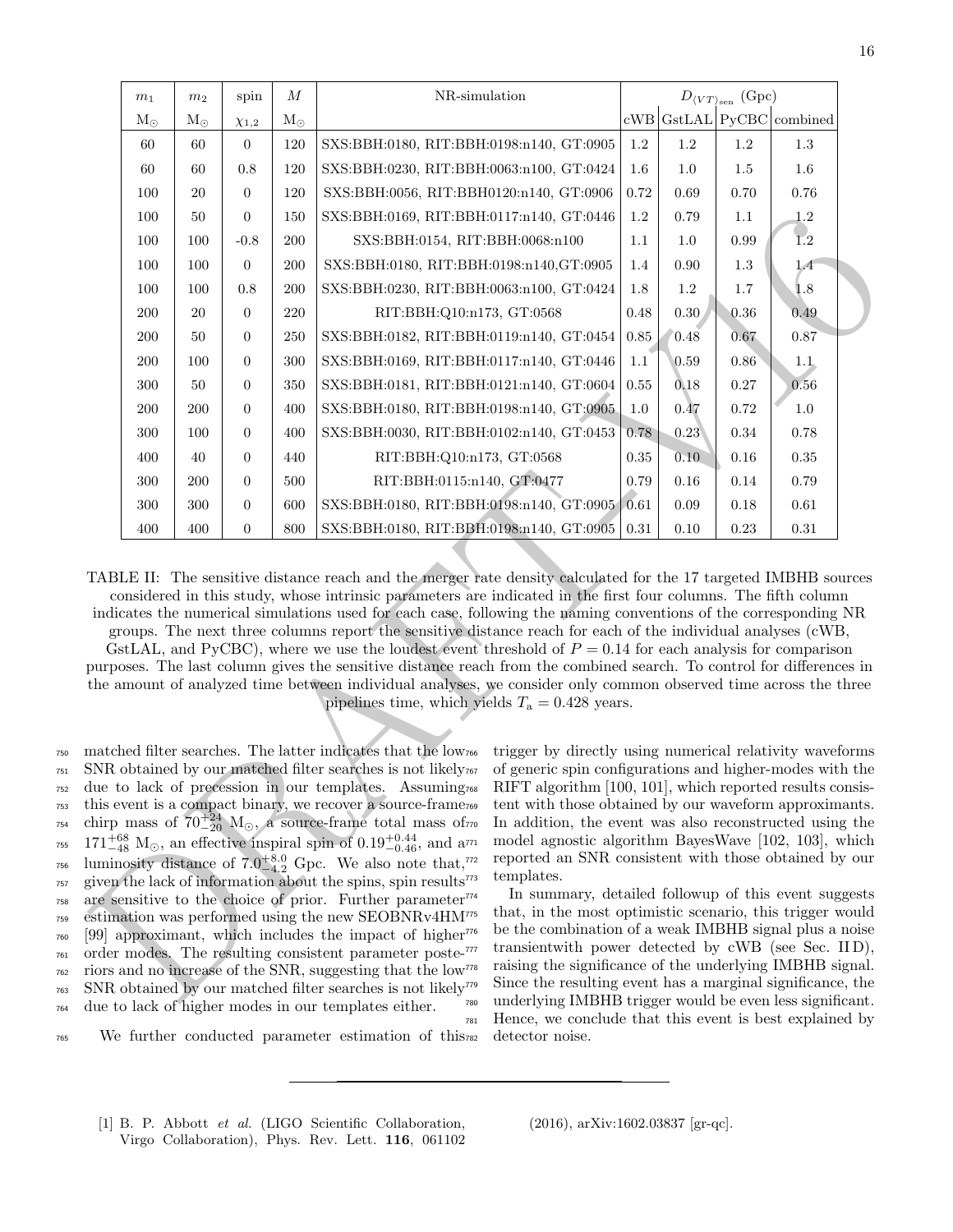- [2] B. P. Abbott et al. (LIGO Scientific Collaboration, Virgo Collaboration), Phys. Rev. Lett. 116, 241103 (2016), arXiv:1606.04855 [gr-qc].
- [3] B. P. Abbott et al. (LIGO Scientific Collaboration, Virgo Collaboration), Phys. Rev. Lett. 118, 221101 (2017), arXiv:1706.01812 [gr-qc].
- [4] B. P. Abbott et al. (LIGO Scientific Collaboration, Virgo Collaboration), Astrophys. J. 851, L35 (2017), arXiv:1711.05578 [astro-ph.HE].
- [5] B. Abbott et al. (LIGO Scientific Collaboration, Virgo Collaboration), Phys. Rev. Lett. 119, 161101 (2017), arXiv:1710.05832 [gr-qc].
- [6] B. P. Abbott et al. (LIGO Scientific Collaboration, Virgo Collaboration), Phys. Rev. Lett. 119, 141101 (2017), arXiv:1709.09660 [gr-qc].
- [7] B. P. Abbott et al. (LIGO Scientific Collaboration, Virgo Collaboration), Phys. Rev. X6, 041015 (2016), [erratum: Phys. Rev.X8,no.3,039903(2018)], arXiv:1606.04856 [gr-qc].
- [8] B. P. Abbott et al. (LIGO Scientific Collaboration and Virgo Collaboration), (2018), arXiv:1811.12907 [astroph.HE].
- [9] B. P. Abbott et al. (LIGO Scientific Collaboration and Virgo Collaboration), (2018), arXiv:1811.12940 [astroph.HE].
- [10] M. Spera and M. Mapelli, Mon. Not. Roy. Astron. Soc. 470, 4739 (2017), arXiv:1706.06109 [astro-ph.SR].
- [11] S. E. Woosley, Astrophys. J. 836, 244 (2017) arXiv:1608.08939 [astro-ph.HE].
- [12] N. Giacobbo, M. Mapelli, and M. Spera, Mon. Not. Roy. Astron. Soc. 474, 2959 (2018), arXiv:1711.03556 [astro-ph.SR].
- [13] K. Belczynski et al., Astron. Astrophys. 594, A97 (2016), arXiv:1607.03116 [astro-ph.HE].
- [14] M. Mezcua, International Journal of Modern Physics D 26, 1730021 (2017), arXiv:1705.09667.
- [15] F. Koliopanos, in Proceedings of the XII Multifrequency Behaviour of High Energy Cosmic Sources Workshop. 12-17 June (2017) p. 51, arXiv:1801.01095 [astroph.GA].
- [16] B. Kiziltan, H. Baumgardt, and A. Loeb, "An intermediate-mass black hole in the centre of the globular cluster 47 tucanae,".
- [17] den Brok et al., The Astrophysical Journal 809 (2015).
- [18] M. Atakan Gurkan, M. Freitag, and F. A. Rasio, Astrophys. J. 604, 632 (2004), arXiv:astro-ph/0308449 [astroph].
- [19] J. Kormendy and L. C. Ho, Ann. Rev. Astron. Astrophys. 51, 511 (2013), arXiv:1304.7762 [astro-ph.CO].
- [20] A. W. Graham, Astrophys. J. 746, 113 (2012), arXiv:1202.1878 [astro-ph.CO].
- [21] A. W. Graham and N. Scott, Astrophys. J. 764, 151 (2013), arXiv:1211.3199.
- [22] R. van den Bosch, T. de Zeeuw, K. Gebhardt, E. Noyola, and G. van de Ven, Astrophys. J. 641, 852 (2006), arXiv:astro-ph/0512503 [astro-ph].
- [23] R. P. van der Marel and J. Anderson, Astrophys. J. 710, 1063 (2010), arXiv:0905.0638 [astro-ph.GA].
- [24] J. Anderson and R. P. van der Marel, Astrophys. J. 710, 1032 (2010), arXiv:0905.0627 [astro-ph.GA].
- [25] H. Baumgardt, "N-body modeling of globular clusters: Masses, mass-to-light ratios and intermediatemass black holes,".
- [26] H. Baumgardt, P. Hut, J. Makino, S. McMillan, and

S. F. Portegies Zwart, Astrophys. J. 582, L21 (2003), arXiv:astro-ph/0210133 [astro-ph].

- [27] R. A. Remillard and J. E. McClintock, Annual Review of Astronomy and Astrophysics 44, 49 (2006), https://doi.org/10.1146/annurev.astro.44.051905.092532.
- [28] D. R. Pasham, T. E. Strohmayer, and R. F. Mushotzky, Nature 513, 74 (2015), arXiv:1501.03180 [astro-ph.HE].
- [29] P. Kaaret, H. Feng, and T. P. Roberts, Ann. Rev. Astron. Astrophys. 55, 303 (2017), arXiv:1703.10728 [astro-ph.HE].
- [30] S. Farrell, N. Webb, D. Barret, O. Godet, and J. Rodrigues, Nature 460, 73 (2009), arXiv:1001.0567 [astroph.HE].
- [31] P. Madau and M. J. Rees, Astrophys. J. 551, L27 (2001), arXiv:astro-ph/0101223 [astro-ph].
- [32] R. Schneider, A. Ferrara, P. Natarajan, and K. Omukai, Astrophys. J. 571, 30 (2002), arXiv:astro-ph/0111341 [astro-ph].
- [33] T. Ryu, T. L. Tanaka, R. Perna, and Z. Haiman, Mon. Not. Roy. Astron. Soc. 460, 4122 (2016), arXiv:1603.08513 [astro-ph.GA].
- [34] T. Kinugawa, K. Inayoshi, K. Hotokezaka, D. Nakauchi, and T. Nakamura, Mon. Not. Roy. Astron. Soc. 442, 2963 (2014), arXiv:1402.6672 [astro-ph.HE].
- [35] M. C. Miller and D. P. Hamilton, Mon. Not. Roy. Astron. Soc. 330, 232 (2002), arXiv:astro-ph/0106188 [astro-ph].
- [36] S. F. Portegies Zwart, H. Baumgardt, P. Hut, J. Makino, and S. L. W. McMillan, Nature 428, 724 (2004), arXiv:astro-ph/0402622 [astro-ph].
- [37] S. F. Portegies Zwart and S. L. W. McMillan, Astrophys. J. 576, 899 (2002), arXiv:astro-ph/0201055 [astroph].
- [38] M. Mapelli, Mon. Not. Roy. Astron. Soc. 459, 3432 (2016), arXiv:1604.03559 [astro-ph.GA].
- [39] N. W. C. Leigh, N. Lützgendorf, A. M. Geller, T. J. Maccarone, C. Heinke, and A. Sesana, Mon. Not. Roy. Astron. Soc. 444, 29 (2014), arXiv:1407.4459 [astroph.SR].
- [40] P. Marchant, N. Langer, P. Podsiadlowski, T. M. Tauris, and T. J. Moriya, Astron. Astrophys. 588, A50 (2016), arXiv:1601.03718 [astro-ph.SR].
- [41] A. R. King and W. Dehnen, Mon. Not. Roy. Astron. Soc. 357, 275 (2005), arXiv:astro-ph/0411489 [astro-ph].
- [42] B. P. Abbott et al. (LIGO Scientific Collaboration, Virgo Collaboration), Phys. Rev. D96, 022001 (2017), arXiv:1704.04628 [gr-qc].
- DRAFT-V16 [43] B. P. Abbott et al. (LIGO Scientific Collaboration, Virgo Collaboration), Phys. Rev. Lett. 116, 221101 (2016), [Erratum: Phys. Rev. Lett.121,no.12,129902(2018)], arXiv:1602.03841 [gr-qc].
	- [44] N. Yunes, K. Yagi, and F. Pretorius, Phys. Rev. D94, 084002 (2016), arXiv:1603.08955 [gr-qc].
	- [45] N. Yunes and X. Siemens, Living Rev. Rel. **16**, 9 (2013), arXiv:1304.3473 [gr-qc].
	- [46] J. R. Gair, M. Vallisneri, S. L. Larson, and J. G. Baker, Living Rev. Rel. 16, 7 (2013), arXiv:1212.5575 [gr-qc].
	- [47] I. Kamaretsos, M. Hannam, S. Husa, and B. S. Sathyaprakash, Phys. Rev. D85, 024018 (2012), arXiv:1107.0854 [gr-qc].
	- [48] J. Meidam, M. Agathos, C. Van Den Broeck, J. Veitch, and B. S. Sathyaprakash, Phys. Rev. D90, 064009 (2014), arXiv:1406.3201 [gr-qc].
	- [49] E. Thrane, P. D. Lasky, and Y. Levin, Phys. Rev. **D96**,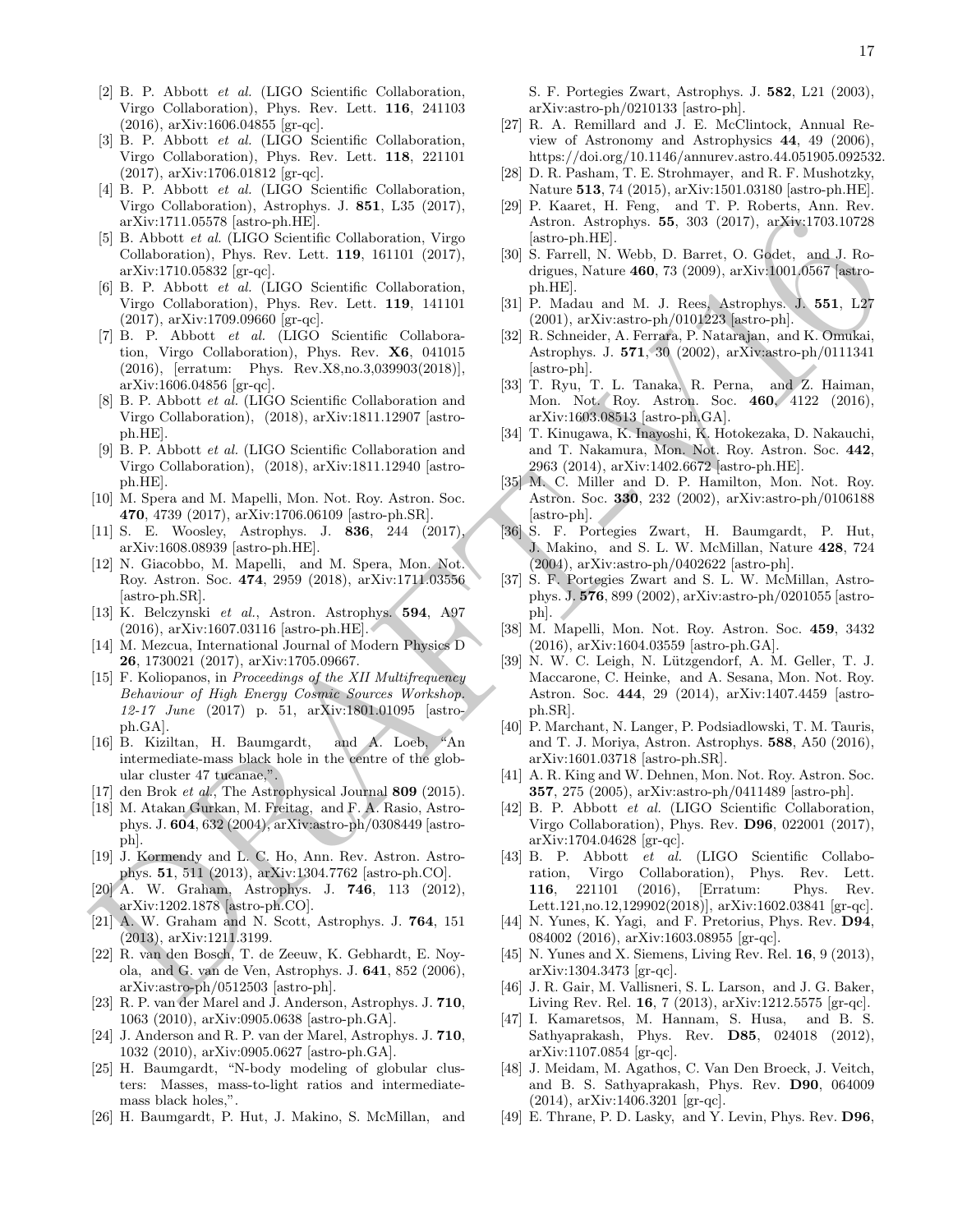102004 (2017), arXiv:1706.05152 [gr-qc].

- [50] G. Carullo et al., Phys. Rev. D98, 104020 (2018), arXiv:1805.04760 [gr-qc].
- [51] J. A. Gonzalez, U. Sperhake, B. Bruegmann, M. Hannam, and S. Husa, Phys. Rev. Lett. 98, 091101 (2007), arXiv:gr-qc/0610154 [gr-qc].
- [52] M. Campanelli, C. O. Lousto, Y. Zlochower, and D. Merritt, Phys. Rev. Lett. 98, 231102 (2007), arXiv:gr-qc/0702133 [GR-QC].
- [53] J. Calderón Bustillo, J. A. Clark, P. Laguna, and D. Shoemaker, Phys. Rev. Lett. 121, 191102 (2018), arXiv:1806.11160 [gr-qc].
- [54] J. Abadie et al. (LIGO Scientific Collaboration, Virgo Collaboration), Phys. Rev. D85, 102004 (2012), arXiv:1201.5999 [gr-qc].
- [55] J. Aasi et al. (LIGO Scientific Collaboration and Virgo Collaboration), Phys. Rev. D89, 122003 (2014), arXiv:1404.2199 [gr-qc].
- [56] S. Klimenko, S. Mohanty, M. Rakhmanov, and G. Mitselmakher, Phys. Rev. D72, 122002 (2005), arXiv:grqc/0508068 [gr-qc].
- [57] J. Aasi et al. (LIGO Scientific Collaboration), Class. Quant. Grav. 32, 074001 (2015), arXiv:1411.4547 [grqc].
- [58] F. Acernese et al. (VIRGO), Class. Quant. Grav. 32, 024001 (2015), arXiv:1408.3978 [gr-qc].
- [59] K. Cannon et al., Astrophys. J. 748, 136 (2012), arXiv:1107.2665 [astro-ph.IM].
- [60] S. Privitera, S. R. P. Mohapatra, P. Ajith, K. Cannon, N. Fotopoulos, M. A. Frei, C. Hanna, A. J. Weinstein, and J. T. Whelan, Phys. Rev. D89, 024003 (2014), arXiv:1310.5633 [gr-qc].
- [61] C. Messick *et al.*, Phys. Rev. **D95**, 042001 (2017), arXiv:1604.04324 [astro-ph.IM].
- [62] A. Taracchini, Y. Pan, A. Buonanno, E. Barausse, M. Boyle, T. Chu, G. Lovelace, H. P. Pfeiffer, and M. A. Scheel, Phys. Rev. D86, 024011 (2012), arXiv:1202.0790  $[\text{gr-}\text{acl}]$ .
- [63] L. Pekowsky, J. Healy, D. Shoemaker, and P. Laguna, Phys.Rev. D87, 084008 (2013), arXiv:1210.1891 [gr-qc].
- [64] V. Varma, P. Ajith, S. Husa, J. C. Bustillo, M. Hannam, and M. Pürrer, Phys. Rev. D90, 124004 (2014), arXiv:1409.2349 [gr-qc].
- [65] J. Calderón Bustillo, S. Husa, A. M. Sintes, and M. Pürrer, Phys. Rev. **D93**, 084019 (2016), arXiv:1511.02060 [gr-qc].
- [66] V. Varma and P. Ajith, (2016), arXiv:1612.05608 [grqc].
- [67] J. Calderón Bustillo, P. Laguna, and D. Shoemaker, Phys. Rev. D95, 104038 (2017), arXiv:1612.02340 [grqc].
- [68] J. Calderón Bustillo, F. Salemi, T. Dal Canton, and K. Jani, (2017), arXiv:1711.02009 [gr-qc].
- [69] T. Dal Canton et al., Phys. Rev. **D90**, 082004 (2014), arXiv:1405.6731 [gr-qc].
- [70] S. A. Usman et al., Class. Quant. Grav. 33, 215004 (2016), arXiv:1508.02357 [gr-qc].
- [71] C. Cahillane et al. (LIGO Scientific), Phys. Rev. D96, 102001 (2017), arXiv:1708.03023 [astro-ph.IM].
- [72] A. Viets et al., Class. Quant. Grav. 35, 095015 (2018), arXiv:1710.09973 [astro-ph.IM].
- [73] F. Acernese et al. (Virgo), Class. Quant. Grav. 35, 205004 (2018), arXiv:1807.03275 [gr-qc].
- [74] J. C. Driggers et al. (LIGO Scientific Collaboration),

(2018), 1806.00532 [astro-ph.IM].

- [75] S. Sachdev, S. Caudill, H. Fong, R. K. Lo, C. Messick, D. Mukherjee, R. Magee, L. Tsukada, K. Blackburn, P. Brady, et al., arXiv preprint arXiv:1901.08580 (2019).
- [76] S. Klimenko et al., Phys. Rev. **D93**, 042004 (2016), arXiv:1511.05999 [gr-qc].
- [77] L. Wainstein and V. Zubakov, Prentice-Hall, Englewood Cliffs (1962).
- [78] C. Capano, Y. Pan, and A. Buonanno, Phys. Rev. D89, 102003 (2014), arXiv:1311.1286 [gr-qc].
- [79] M. Cabero *et al.*, (2019), arXiv:1901.05093 [physics.insdet].
- [80] T. Dal Canton, S. Bhagwat, S. Dhurandhar, and A. Lundgren, Class.Quant.Grav. 31, 015016 (2014), arXiv:1304.0008 [gr-qc].
- [81] A. H. Nitz, Class. Quant. Grav. 35, 035016 (2018), arXiv:1709.08974 [gr-qc].
- [82] B. Allen, Phys. Rev. D71, 062001 (2005), arXiv:grqc/0405045 [gr-qc].
- DRAFT-V16 [83] D. Mukherjee, S. Caudill, R. Magee, C. Messick, S. Privitera, S. Sachdev, K. Blackburn, P. Brady, P. Brockill, K. Cannon, S. J. Chamberlin, D. Chatterjee, J. D. E. Creighton, H. Fong, P. Godwin, C. Hanna, S. Kapadia, R. N. Lang, T. G. F. Li, R. K. L. Lo, D. Meacher, A. Pace, L. Sadeghian, L. Tsukada, L. Wade, M. Wade, A. Weinstein, and L. Xiao, arXiv e-prints , arXiv:1812.05121 (2018), arXiv:1812.05121 [astro-ph.IM].
	- [84] A. Bohé et al., Phys. Rev. D95, 044028 (2017), arXiv:1611.03703 [gr-qc].
	- [85] T. Dal Canton and I. W. Harry, (2017), arXiv:1705.01845 [gr-qc].
	- [86] V. Necula, S. Klimenko, and G. Mitselmakher, *Gravita*tional waves. Numerical relativity - data analysis. Proceedings, 9th Edoardo Amaldi Conference, Amaldi 9, and meeting, NRDA 2011, Cardiff, UK, July 10-15, 2011, J. Phys. Conf. Ser. 363, 012032 (2012).
	- [87] V. Tiwari et al., Phys. Rev. **D93**, 043007 (2016), arXiv:1511.09240 [gr-qc].
	- [88] L. K. Nuttall, Philosophical Transactions of the Royal Society A: Mathematical, Physical and Engineering Sciences 376, 20170286 (2018).
	- [89] B. P. Abbott et al. (LIGO Scientific Collaboration, Virgo Collaboration), Class. Quant. Grav. 35, 065010 (2018), arXiv:1710.02185 [gr-qc].
	- [90] R. Biswas, P. R. Brady, J. D. E. Creighton, and S. Fairhurst, Class. Quant. Grav. 26, 175009 (2009), [Erratum: Class. Quant. Grav.30,079502(2013)], arXiv:0710.0465 [gr-qc].
	- [91] A. H. Mroue et al., Phys. Rev. Lett. **111**, 241104 (2013), arXiv:1304.6077 [gr-qc].
	- [92] J. Healy, C. O. Lousto, Y. Zlochower, and M. Campanelli, Class. Quant. Grav. 34, 224001 (2017), arXiv:1703.03423 [gr-qc].
	- [93] K. Jani, J. Healy, J. A. Clark, L. London, P. Laguna, and D. Shoemaker, Class. Quant. Grav. 33, 204001 (2016), arXiv:1605.03204 [gr-qc].
	- [94] P. A. R. Ade *et al.* (Planck), Astron. Astrophys. **594**, A13 (2016), arXiv:1502.01589 [astro-ph.CO].
	- [95] S. F. Portegies Zwart and S. McMillan, Astrophys. J. 528, L17 (2000), arXiv:astro-ph/9910061 [astro-ph].
	- [96] B. P. Abbott et al. (LIGO Scientific Collaboration, Virgo Collaboration), Astrophys. J. Suppl. 227, 14